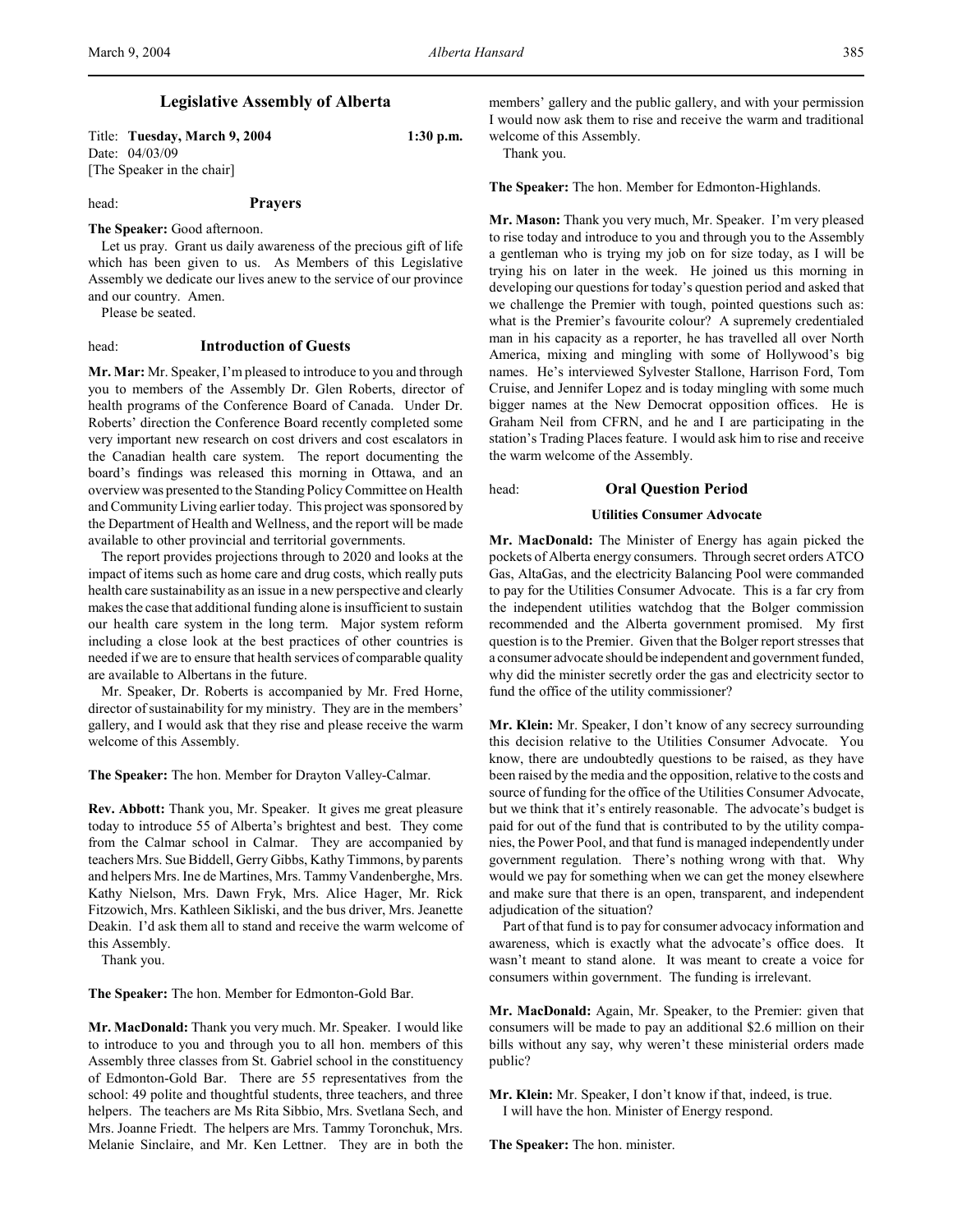**Mr. Smith:** Thank you, Mr. Speaker. The ability for us to put the cost of the consumer advocate in the hands of the Balancing Pool is an exact, appropriate position for this fund because it is focused directly on the consumer and on the utilities and on that particular market. Of course, as the Premier says, it's also responsible for a consumer awareness fund. In fact, if you go back to the gazillion press releases, well, the ones that aren't withdrawn, to the Liberal news release of October 4, 2002: "MacDonald says the government cannot pass the buck onto electricity retailers. It must act now to deliver a consumer education [plan]. . . . surely they can find the money."

**Mr. MacDonald:** This is not about a consumer education program. Again to the Premier: since 80 per cent of the budget of the Utilities Consumer Advocate now comes from the electricity Balancing Pool, will the Premier finally admit that 80 per cent of consumers' energy complaints are a result of this government's failed electricity deregulation scheme?

**Mr. Klein:** The answer to that, sir, is: absolutely not.

**The Speaker:** Second Official Opposition main question. The hon. Member for Edmonton-Gold Bar.

# **Cattle Industry**

**Mr. MacDonald:** Thank you, Mr. Speaker. Last night the hon. Member for Edmonton-Glengarry and I attended along with 100 farmers a public meeting at the Rimbey Community Centre regarding BSE. An official from the Department of Agriculture, Food and Rural Development announced that the federal government is contributing an additional \$300 million in BSE support here in Alberta. My first question is to the Premier. Will the Premier now demand that the Auditor General, Mr. Fred Dunn, report on the \$400 million Alberta BSE aid package before this federal program is rolled out so that if there have been mistakes, they will not be repeated?

#### *1:40*

**Mr. Klein:** Mr. Speaker, what the feds do is entirely up to the federal government. Our Auditor General, Mr. Dunn, as capable as he is, has nothing to do with the federal government programs and, as far as I know, has no authority to investigate programs entirely funded by the federal government.

Mr. Dunn on his own has launched an Auditor General's inquiry, I guess, or probe or investigation, whatever you want to call it, into the BSE issue and specifically into whether the \$400 million in Alberta government money was properly spent and went to the right places and for the right reasons.

**Mr. MacDonald:** Again to the Premier: what efforts is this government making to ensure that the federal program goes to the small producers, the ones that need the most help?

**Mr. Klein:** First of all, Mr. Speaker, I must confess that I know nothing of the federal program and this additional \$300 million. Perhaps the Deputy Premier can shed some light on this, because I know absolutely nothing about any additional funding coming from the federal government.

**Mrs. McClellan:** Mr. Speaker, I'm not sure where the hon. member gets his information on this subject or any other, because I spoke to Minister Speller last evening, and to the best of my knowledge,

unless it came out very early this morning, there was no program announced. Three hundred million dollars is not a figure that I have heard anywhere. However, we do tend to deal more in fact than in fantasy on this side of the House. So if the hon. member would like to share his information, perhaps we can shed some more light on it.

#### **Mr. MacDonald:** I already have.

Now, again to the Premier: given that the official last night also admitted that strategic documents do exist regarding contingency plans if the border with the U.S. does not reopen, will the government table those contingency plans now?

**Mr. Klein:** Mr. Speaker, as far as I know, contingency plans are being prepared in the event that the border does not reopen. As you know, the U.S. is going through a comment period right now, and hopefully we won't experience the same thing that we experienced the last time around where another case of BSE was discovered, a case of mad cow disease in Washington state, where apparently the cow came from Alberta.

I know of no document that's lying around the department of agriculture relative to a contingency plan. I do know that officials in that department are working on a contingency plan with the industry, as I understand it, and will file that plan by the end of April.

# **Calgary Emergency Health Services**

**Dr. Taft:** Mr. Speaker, a year ago now the inquiry into Vince Motta's death found Calgary's emergency services in crisis and under siege and recommended that unless there was dramatic improvement, a public inquiry should be held. Tragically, things are getting worse in Calgary's emergency wards with wait times growing and patients left on the floor for lack of beds. While this government has tens of millions of dollars for new health care information systems, it doesn't seem to have the money for the emergency services Albertans need. My questions are to the Premier. Can the Premier explain why his government allows emergency room wait times in his home city of Calgary to climb despite recommendations from the Motta inquiry for, quote, dramatic change?

**Mr. Klein:** Mr. Speaker, we do recognize and understand completely the emergency situation in Calgary. What I would advise the hon. member to do is to stay tuned and work with us.

**Dr. Taft:** Will the Premier admit that a desperate bed shortage caused by his own government has forced the health region in Calgary to call more than twice as many code burgundies in the past six months as in all of last year?

**Mr. Klein:** Mr. Speaker, the assertion that any bed shortage in Calgary was caused by this government is absolute blarney. Baloney, blarney, as they say as St. Patrick's Day is coming up.

Mr. Speaker, as a result of the closure of some hospital beds . . .

# **An Hon. Member:** Boom.

**Mr. Klein:** Well, an implosion, yes. Absolutely.

As a result of the closure of some hospital beds and the closure of the Holy Cross hospital, we were able to open up basically the equivalent of a brand new hospital, about 500 state-of-the-art beds that were otherwise being mothballed. So that is basically a new hospital.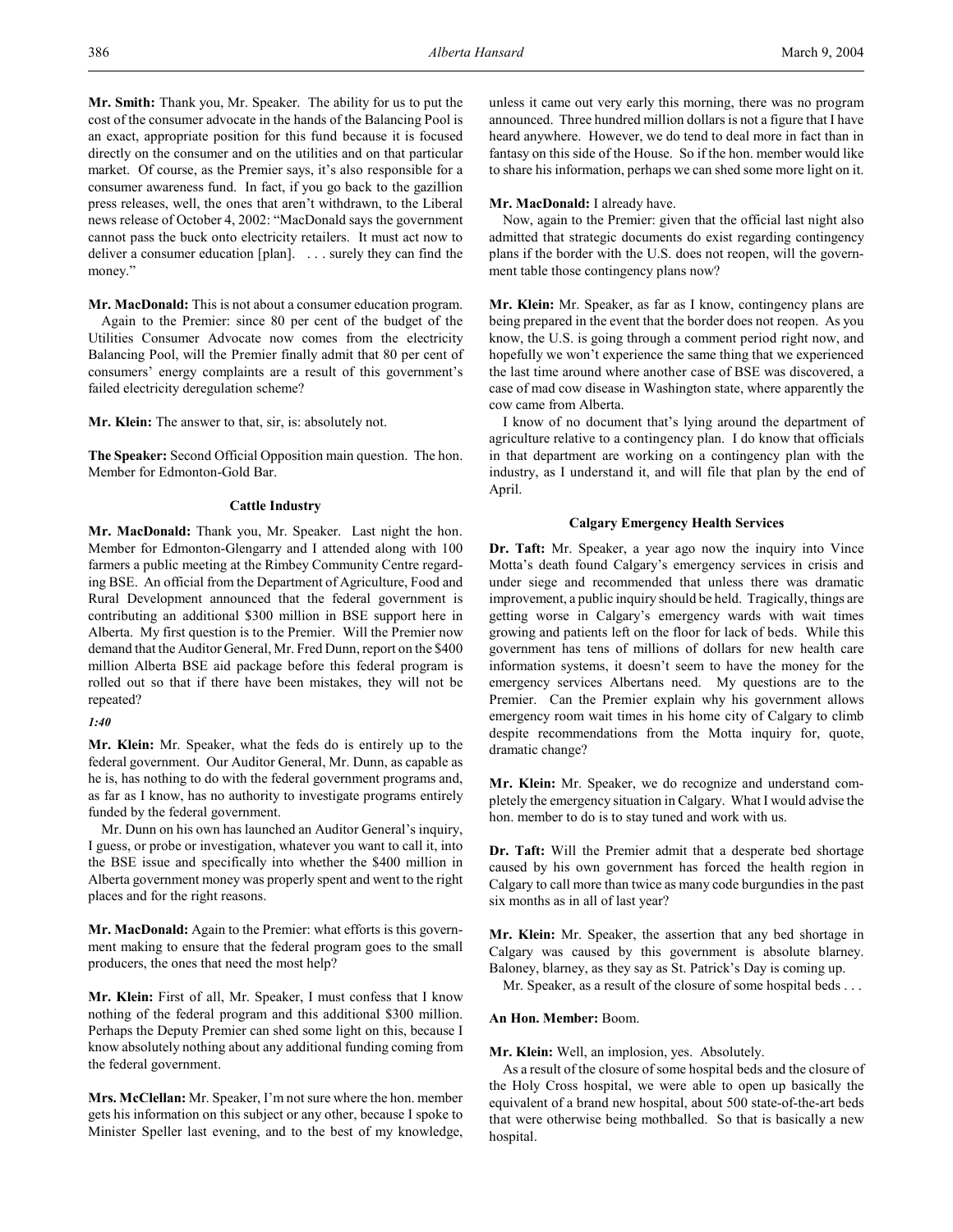What has contributed to the situation in Calgary is the phenomenal growth that has taken place in this city due in part to the economic policies of this government. You know, it's one of the downsides, I guess, of success, of political success, of economic success. One of the downsides of economic growth and prosperity is that you have to meet the challenges of that growth. In Calgary the growth has been phenomenal, but we are working with the Calgary regional health authority to address those needs.

**Dr. Taft:** Will the Premier respect the advice of the Motta inquiry and call a public inquiry into Calgary's beleaguered emergency service before someone else has to die unnecessarily?

**Mr. Klein:** Mr. Speaker, I speak with and I'm sure the hon. minister of health speaks with officials from the Calgary health authority on a regular basis. They apprise us of the problems relative to growth and the pressures it's putting on the system, and we work diligently with the Department of Finance, with the health department, with the region to address those problems.

I'll have the hon. minister supplement if he wishes.

**Mr. Mar:** Mr. Speaker, the region has made significant changes to improve access to emergency care. They're planning this; they're doing it carefully. They want to add additional beds in hospitals. They want to use new technology to track patients according to priority. They are posting quarterly emergency performance reports. I would say that overall it's gone very, very well.

Now, the hon. member wants things done right now; he doesn't want it done right. He would prefer to have it right away as opposed to right. But that focuses on the difference between this government and the opposition. Mr. Speaker, our planning is cautious; it's not reckless. Our responses are thoughtful; they're not knee-jerk. Our solutions are comprehensive; they're not piecemeal. Our strategy is visionary, not myopic.

**The Speaker:** The hon. Member for Edmonton-Highlands, followed by the hon. Member for West Yellowhead.

### **Cattle Industry**

#### *(continued)*

**Mr. Mason:** Thank you very much, Mr. Speaker. Last week the Premier was waving around the 1-800 number for the federal Competition Bureau in an attempt to divert attention from his government's failure to address concerns about monopolization and manipulation of cattle prices. The government has done nothing while giant U.S. meat packers lowered cattle prices and tripled their margins on each animal slaughtered. Later today I will table a letter from the federal Commissioner of Competition regarding her jurisdiction in this matter. My question is to the Premier. If the Premier is so sure that the Competition Bureau is able to deal with allegations of price manipulation and monopolization in the packing industry, can he tell Albertans under what circumstances the Competition Bureau can undertake such an investigation?

# **Speaker's Ruling**

# **Questions outside Government Responsibility**

**The Speaker:** Hon. Premier, please. The purpose of question period is to deal with matters of administrative competence of the government of Alberta. The federal Competition Bureau is a federal agency. It's not incumbent upon any minister of the Crown in the province of Alberta to comment on federal jurisdiction. Now, if the Premier wants to proceed, he can.

The hon. member.

*1:50* **Cattle Industry**

*(continued)*

**Mr. Mason:** Very well, Mr. Speaker. Given that the Premier has been telling Albertans that his government does not have jurisdiction in this matter but the federal Competition Bureau does, is he aware that the federal Competition Bureau commissioner has indicated that it can only investigate if there is evidence of active collusion between packers to fix prices?

**Mr. Klein:** Mr. Speaker, I'll tell you that that makes a lot of sense: if there is evidence. You know, this hon. member is shadowing a news reporter. I hope he learns in the course of his journalistic experience the concept of journalism, the fundamental, basic concept of journalism, that says that you need to be fair and objective. He is neither fair nor is he objective, so I hope he learns something.

Mr. Speaker, evidence. That is a very, very strong word. Evidence as opposed to innuendo, evidence as opposed to vague allegations. I have said to the hon. member that if he has evidence that there is any wrongdoing relative to the packers – price-fixing, gouging, anything that's inappropriate – then he should bring that to the Competition Bureau.

### **The Speaker:** The hon. member.

**Mr. Mason:** Thank you very much, Mr. Speaker. Well, while the Premier waves around the 1-800 number for the federal Competition Bureau, the question that most Albertans have is: why has this government failed to actually ask whether or not a degree of monopolization has resulted in high prices at the supermarket and low prices for beef producers? That's the question, Mr. Premier.

**Mr. Klein:** Interesting question, Mr. Speaker. Again, there is testimony now being taken by a committee of Parliament, as I understand, to ask precisely those questions in that this is a federal government jurisdiction.

Relative to the issue of the \$400 million program that was launched to assist farmers, beef producers in particular, as to whether that money was used properly, the Auditor General is rightfully doing an audit of that particular situation. So the bases, I would suggest, are being covered.

I'll have the hon. minister supplement.

**Mrs. McClellan:** Mr. Speaker, I think it's unfortunate that for 10 months this opposition bench was totally silent on the crisis that was facing the beef producers in this province and has not been out in the country attending meetings of 100 or 1,000 farmers or ranchers or feedlot owners to deal with those questions.

Mr. Speaker, absolutely, the Competition Bureau has asked that if anyone has evidence, bring it forward, and that number has been made available.

Mr. Speaker, it is not helpful when this beef industry, which contributes the majority of the agricultural cash receipts and manufacturing in this province, is being, I think, vilified by this discussion. The programs that were developed in this province were developed in consultation and together with the industry, and while in this House it may be quite appropriate to call on government only, I take great exception for the fine people that have given up time from their own operations to work towards a plan that would keep this very valuable industry in our province.

**The Speaker:** The hon. Member for West Yellowhead, followed by the hon. Member for Edmonton-Centre.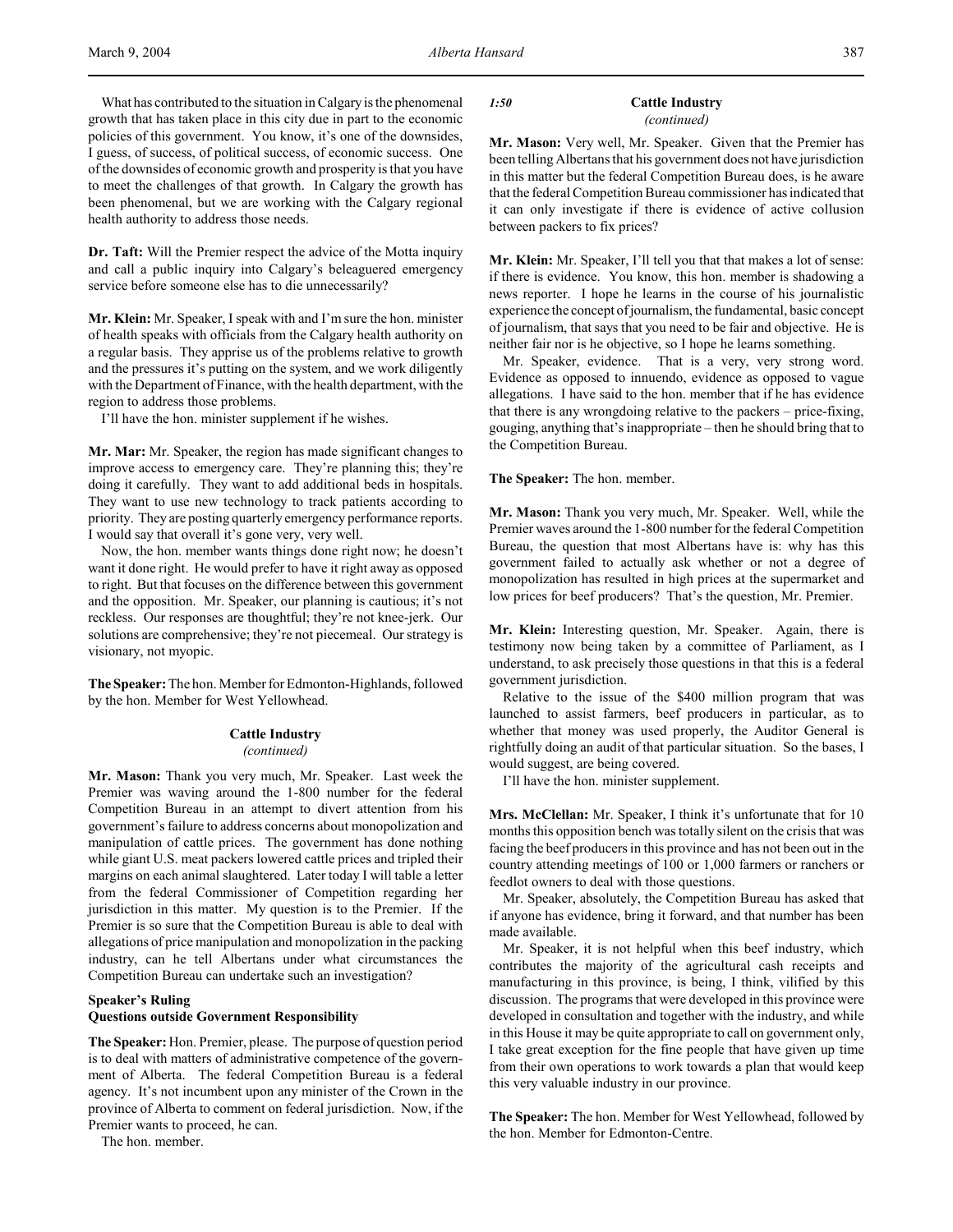### **Pollution Standards**

**Mr. Strang:** Thank you, Mr. Speaker. The government recently announced that it would be imposing new pollution standards on electricity plants. My main question is to the Minister of Environment. Why are you forcing industry to bear the extra burden of meeting these new standards?

**Dr. Taylor:** Well, Mr. Speaker, I must take a bit of exception to the final statement in his question saying: why are we forcing industry? I want to point out very clearly that we are not forcing industry.

The Clean Air Strategic Alliance, which consists of industry, consists of nongovernmental environmental organizations, consists of the federal government, consists of the provincial government, consists of many other organizations, actually came up with the new standards. About two years ago I asked the Clean Air Strategic Alliance, or CASA, to develop new standards because they work on a consensus-based model. So I know that when I get something from that model, everybody has signed off on it. That means that industry has signed off, the nongovernmental environmental groups have signed off, the federal government has signed off, and the provincial government has signed off on these new standards.

So industry is in agreement with these standards. It's a good step forward, and it gives industry security for the next 20 years as they move forward in developing new electrical generation that this province will need. It's a very positive step and a good step for our province and industry.

**The Speaker:** The hon. member.

**Mr. Strang:** Thank you, Mr. Speaker. My first supplementary question is to the same minister. Given that electricity consumers are extremely price sensitive these days, can the minister tell us how much these new rules will increase the cost of electricity?

**Dr. Taylor:** Yes, Mr. Speaker, I can. But I think I should give some other information as well in terms of the reductions of the emissions from these various coal-fired and gas-fired plants.

There will be a 50 per cent reduction in mercury, Mr. Speaker. There will be a 46 per cent reduction in sulphur dioxide, a 32 per cent reduction in nitrogen dioxide, and a 51 per cent reduction in particulate matter. It's particulate matter that causes the yellow haze, and these are the things that cause the yellow haze over Edmonton and Calgary in the wintertime in particular and even now sometimes in the summertime.

Now, in terms of the cost, Mr. Speaker, there will be zero cost to the consumers until 2010, and after 2010 the cost will be about 2 cents a day, or \$7.50 a year, which, I believe, is a small price to pay for these kinds of reductions in emissions.

**The Speaker:** The hon. member.

**Mr. Strang:** Thanks, Mr. Speaker. My second supplementary question is to the same minister. Greenhouse gases are conspicuously absent from these new standards. Is the province stalling on implementing controls on greenhouse gas emissions for coal-fired generation plants?

**Dr. Taylor:** No, Mr. Speaker, we are not stalling. As you know, Alberta very clearly has an action plan on greenhouse gas reduction. We will continue with our action plan. We've led the way as a government in this action plan. By 2005 90 per cent – 90 per cent – of the power that this government utilizes will be green power, either wind generation or biomass, and it has created a whole biomass industry in this province. So, no, we haven't.

CASA continues to work within their framework on a consensusbased model on greenhouse gas reductions, and they will continue to work at that. Hopefully, in the future they will come up with a result and a solution to that.

**The Speaker:** The hon. Member for Edmonton-Centre, followed by the hon. Member for Edmonton-Rutherford.

# **Seniors' Benefits Program**

**Ms Blakeman:** Thank you, Mr. Speaker. Income thresholds for the Alberta seniors' benefits don't appear to be tied to LICO, the lowincome cut-off, or the market-basket measures. My questions today are to the Minister of Seniors. Can the minister explain the basis for the income thresholds that are currently used by the Alberta seniors' benefits program?

**Mr. Woloshyn:** Mr. Speaker, these thresholds come under constant review, and we try to ensure that the people who are getting assistance are looked after adequately. If you look at our thresholds, you will see that they are, in fact, as it pertains to support for health care premiums, much higher than any of the other thresholds.

**Ms Blakeman:** The question was: what's the basis?

Again to the Minister of Seniors: given that the government is moving to tie AISH and SFI rates to the market-basket measure, is the minister considering the same or a similar move for Alberta seniors' benefits?

**Mr. Woloshyn:** Mr. Speaker, we do consult quite closely with the minister of human resources, and we would be looking at how the thresholds would best support the seniors.

I might point out that the hon. member should look at what has been done just very recently. For example, we've got a program that helps the seniors in long-term care whereby if they're on the seniors' benefits plan, they are guaranteed an income of \$260. The same happened in the lodges. We have recently increased the lodge tenants' ASB contributions so that they could in fact have money left over after rent, and at the same time the lodge operators were able to continue. So on an ongoing basis, Mr. Speaker, we currently review the needs of the seniors and try to meet them.

*2:00*

I might also point out that if you're going to look at the thresholds, please factor in the fact that if any senior on our seniors' benefits program can show that they have an extraordinary need, they can claim up to \$5,000 through the special-needs assistance program.

**The Speaker:** The hon. member.

**Ms Blakeman:** Thank you. Again to the same minister: has the ministry done any studies to counter arguments from COSA and others that government policies are impoverishing middle-income seniors?

**Mr. Woloshyn:** Mr. Speaker, we currently meet with any advocacy group. I've met with the SUN people. I've met with COSA. As recently as yesterday I met with the whole board of the Alberta Council on Aging, and I certainly respect their opinions, their input, and where it's feasible within the programming, we would respond to it.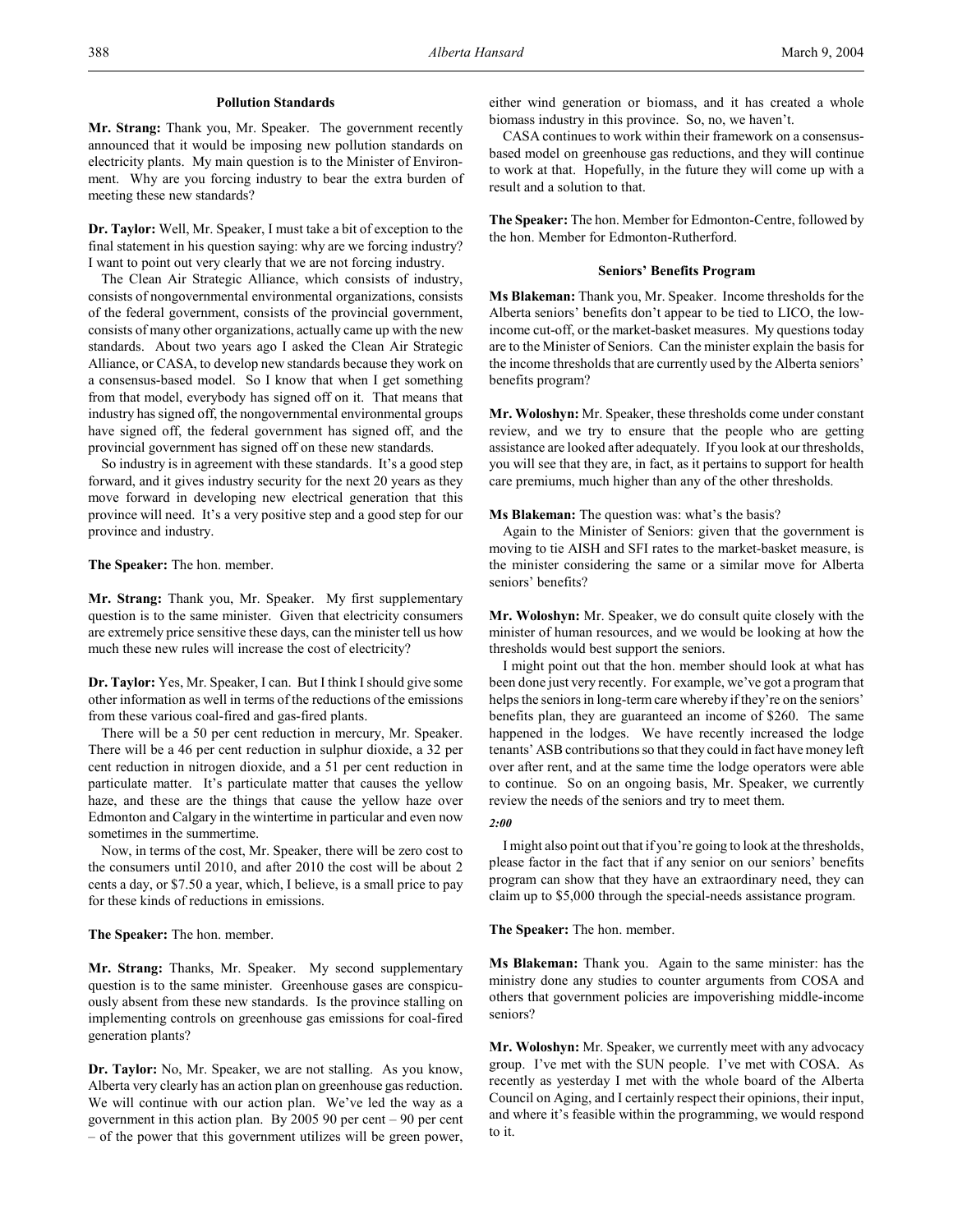But, Mr. Speaker, I have to point out that this province has the best programs for low-income seniors in Canada and probably all of the United States. So when we do have groups come forward who have concerns, I certainly do pay attention to them and I want to work with them to see if we can in fact, in whatever way possible, improve the state of the seniors.

I would like to point out again that when we had the budget adjustments due to the September 11 activities of 2001, the Seniors budget remained intact, and we were able to maintain and, in fact, improve our payouts to the seniors over the intervening years.

**The Speaker:** The hon. Member for Edmonton-Rutherford, followed by the Interim Leader of the Official Opposition.

# **Out-of-province Health Care Services**

**Mr. McClelland:** Thank you, Mr. Speaker. I was surprised to learn that last year Alberta Health provided 130,000 services to non-Albertans, primarily through the Capital and Calgary health authorities. We understand that approximately \$20 million in service costs has yet to be recovered. My question is to the minister of health. How many services were provided to Albertans by other jurisdictions over the same time frame?

**The Speaker:** The hon. Minister of Health and Wellness.

**Mr. Mar:** Thank you, Mr. Speaker. I'm advised by the Department of Health and Wellness that over the past fiscal year other provinces and territories have provided approximately 72,000 hospital services to Albertans at a cost of roughly \$23 million. The top three jurisdictions in which Albertans received hospital services were, first, the province of British Columbia, 37,000 at a cost of \$10.8 million; Saskatchewan, 11,000 at a cost of \$4.5 million; and the province of Ontario, 9,500 at a cost of \$4 million.

**The Speaker:** The hon. member.

**Mr. McClelland:** Thank you. My second question to the same minister: how many services in total were provided by Alberta Health over the same time frame?

**Mr. Mar:** Mr. Speaker, I don't have that data in front of me, but my recollection – and I can correct myself at a later time if I am incorrect – is that over the same period of time there were 130,000 services delivered, but I can't say for how many Albertans that was.

**The Speaker:** The hon. member.

**Mr. McClelland:** Thank you, Mr. Speaker. Will the minister, then, undertake to ensure that the health authorities affected by the lack of payment by the users are fully compensated, if not by the province or the province concerned, then by the federal government?

**Mr. Mar:** Well, Mr. Speaker, I wish that I could do that, but the fact of the matter is that the amount of money involved is relatively small in the whole scheme of the delivery of health care. One has to keep in mind that the Capital health region and the Calgary health region collectively have a budget of roughly \$3 billion between those two health regions. I may stand corrected on the exact figures. But when we're trying to talk about the recovery of \$20 or \$30 million, it doesn't seem to be a particularly material amount in the overall scheme of how large those respective budgets are.

**The Speaker:** The hon. Interim Leader of the Official Opposition, followed by the hon. Member for Lac La Biche-St. Paul.

#### **Education Funding**

**Dr. Massey:** Thank you, Mr. Speaker. The minister of health recently told University of Alberta students that the province won't be able to put more money into education until it gets a handle on rising health care costs. My first question is to the minister of health. Is the minister telling Albertans that even with recent billiondollar surpluses there is no money for Learning budget increases?

**Mr. Mar:** Mr. Speaker, I don't purport to speak on behalf of the Minister of Learning as it relates to the size of that budget.

#### **Dr. Massey:** That's exactly what you did.

My question now is to the Minister of Learning. Does the minister of health's statement mean that the Learning Commission recommendations will be mothballed?

**Dr. Oberg:** No.

**The Speaker:** The hon. member.

**Dr. Massey:** Thank you. Again to the Minister of Learning, Mr. Speaker: when will the government abandon this peekaboo funding game and finally provide schools with the dollars that they need to deliver the programs that this government mandates? Forget the peekaboo.

**Dr. Oberg:** Mr. Speaker, in this Legislative Assembly we've got a very wonderful process called the budget process, at which point every year the budget figures for the upcoming fiscal year are made public. For me to talk about the budget in any other fashion would be against the rules of this Legislative Assembly. I can clearly say to him, though, that the Learning Commission recommendations have been taken into consideration in the setting of my budget and that people, I believe, will be pleasantly surprised when my budget comes out.

**The Speaker:** The hon. Member for Lac La Biche-St. Paul, followed by the hon. Member for Edmonton-Glengarry.

# **Child Welfare Services Accreditation**

**Mr. Danyluk:** Thank you very much, Mr. Speaker. Last week we heard that Alberta Children's Services is taking steps to improve services to Alberta children, youth, and families by enhancing the accreditation process for contracted child welfare service providers. My question is to the Minister of Children's Services. What is the purpose of this accreditation?

**Ms Evans:** Mr. Speaker, much like hospitals and postsecondary institutions accreditation gives a very thorough and comparable assessment so that the services delivered are of quality and are in fact delivered in the best way possible. We deliver accreditation services to foster homes, to group homes, to residential homes, and in total presently there are 8,411 children either in temporary or permanent care in such accommodation that deserve to know that they're in a place where they are safe and well looked after. Accreditation through a certified agency assures that we are building on that quality standard.

**The Speaker:** The hon. member.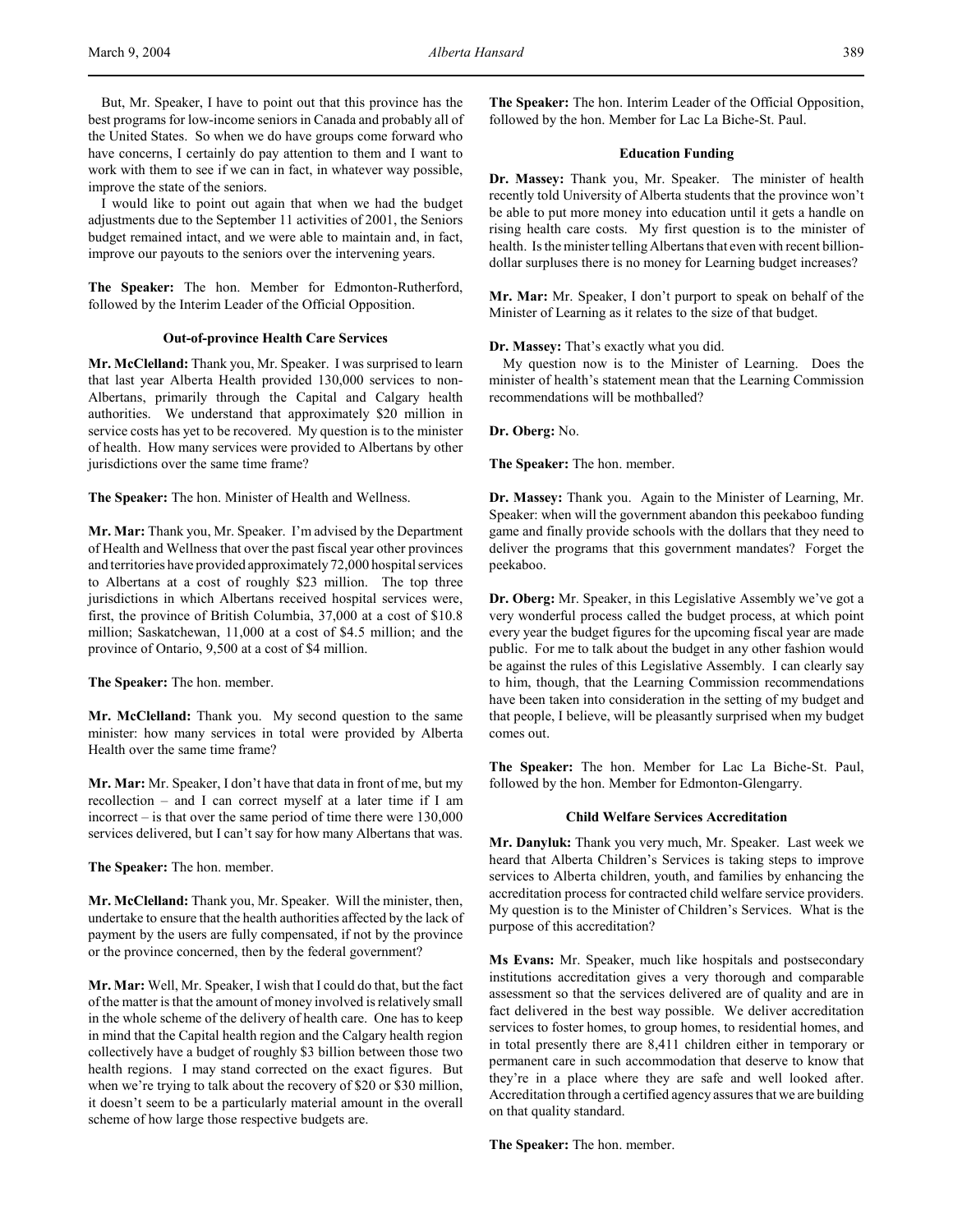**Mr. Danyluk:** Thank you very much, Mr. Speaker. I understand that the accreditation for the welfare services already takes place, but also to the same minister: how is the advanced accreditation going to work, and which agencies are selected?

**Ms Evans:** Mr. Speaker, in 1992 an Alberta Association of Services to Children and Families was formed to define an umbrella organization for certifying agencies. A hundred and forty-five agencies became part of that group. Last year in June we looked at the fact that one agency representing all of the agencies was not only doing the accreditation but was conducting member surveys and providing other training and learning expertise.

We believe that introducing the opportunity for other certifying agencies, people with organizational expertise, can not only improve the service but enhance the various agencies' ability to select services that will give them supports that they need, both for training staff, for helping them in their advocacy position, and most of all for providing us a wider selection of people to assess the scope of the service that's being provided to children.

Mr. Speaker, the bottom line is this. We want the very best possible service in giving quality standards and assurance to Albertans that their children are taken care of safely. We believe we'll get it with more agencies involved in the certification process.

# *2:10* **Accessible Specialized Transportation Services**

**Mr. Bonner:** Mr. Speaker, funding for accessible specialized transportation in rural Alberta is not addressing a minimal demand. Already in 2004 Innisfail has lost its handibus because it was so old that it failed a road inspection, and Lacombe has had to end its handibus program because of lack of funding, and it cannot find other organizations willing to take on the burden. Accessible transportation isn't so accessible for rural Albertans. To the Minister of Municipal Affairs: given that rural Alberta has been expressing concerns around this issue since 1999, why has this ministry not addressed those concerns?

# **The Speaker:** The hon. minister.

**Mr. Boutilier:** Thank you, Mr. Speaker. The Municipal Government Act of Alberta discharges the responsibility to local authorities relative to the services they provide, and I'm very proud to say that transportation is one of them, dealing not only with just seniors but youth and others.

I would ask the Minister of Seniors also to supplement relative to many of the positive initiatives that have been launched in helping Alberta seniors.

**Mr. Bonner:** To the same minister, Mr. Speaker: when will this ministry live up to its commitment made in 2001 to review the unconditional municipal grant program in order to address funding for accessible specialized transportation in rural Alberta?

**The Speaker:** The hon. minister.

**Mr. Boutilier:** Thank you. The member is quite correct in that we took together, in fact, a trail system, a special transportation system, but also I would say that as part of the unconditional grant system we have policing in there as well. Of course, the budget is coming out where we're going to be dealing with some of the specific issues relative to policing. I know that the Solicitor General as well as the Minister of Finance will be making comments.

Regarding the issue of seniors and special transportation, clearly

the local authority and the municipal councils are working closely with their government when it comes to unconditional grants, and I would like to be able to say that seniors are very important in terms of what we need and how we deliver service to them, which, I believe, we are doing very well here in the province of Alberta.

**Mr. Bonner:** To the same minister, Mr. Speaker: will this minister work with rural specialized transportation organizations and their stakeholders so that all of their needs can be addressed?

**The Speaker:** The hon. minister.

**Mr. Boutilier:** Thank you, Mr. Speaker. Clearly, I want to compliment every municipal council in this province who worked very closely, as the hon. member mentioned, relative to special needs such as for seniors, but we want to compliment our local municipal authorities for the good work they do with stakeholders. Anywhere the province can be involved in working with our local authorities, we're certainly prepared to have done that in the past, the present, and in the future.

**The Speaker:** The hon. Member for Edmonton-Strathcona, followed by the hon. Member for Edmonton-Castle Downs.

### **Mental Health Services**

**Dr. Pannu:** Thank you very much, Mr. Speaker. Two recent tragedies bring into sharp relief gaps in Alberta's mental health care system. The executive director of the Alberta branch of the Canadian Mental Health Association said today that there are enough reports on what's failing in the mental health system that the reports, if piled up, would form a stack four feet high, and piled they are, he said, gathering dust on shelves. My question is to the Minister of Health and Wellness. Mr. LaJeunesse is asking what many Albertans are asking: why are mental health patients being deinstitutionalized and have been deinstitutionalized without adequate, timely, and appropriate supports being available for them in the community?

**Mr. Mar:** Mr. Speaker, I have tried my very best to address this question to the House not only this week but in previous weeks and out in public venues as well. We do in fact devote significant resources to the area of mental health services.

We recognize that there is, frankly, a social stigma associated with mental health problems, but we ignore that. We believe that this is a very, very important area of health care to Albertans. We are well aware of what mental health advocates like the Canadian Mental Health Association and the Alberta alliance on mental health tell us about the rates of mental health issues among Canadians, and it is significant. It's the reason why we devote \$240 million this year to the delivery of mental health services. It's the reason why we increased our budget from the previous year by about 5 per cent.

Mr. Speaker, we continue to work on a mental health plan, but this is difficult work. There are many different stakeholders out there with many different interests. I think I referred earlier in the week to our current legislation for mental health, which took 11 years to develop because there were so many divergent issues that needed to be consolidated into something that made sense in terms of our legislation.

We'll continue to work with groups represented by people like Mr. LaJeunesse, who has had great input into our mental health plan. We acknowledge that there is a need for community supports for individuals with mental health problems when they are deinstitutionalized. We also recognize that there are some people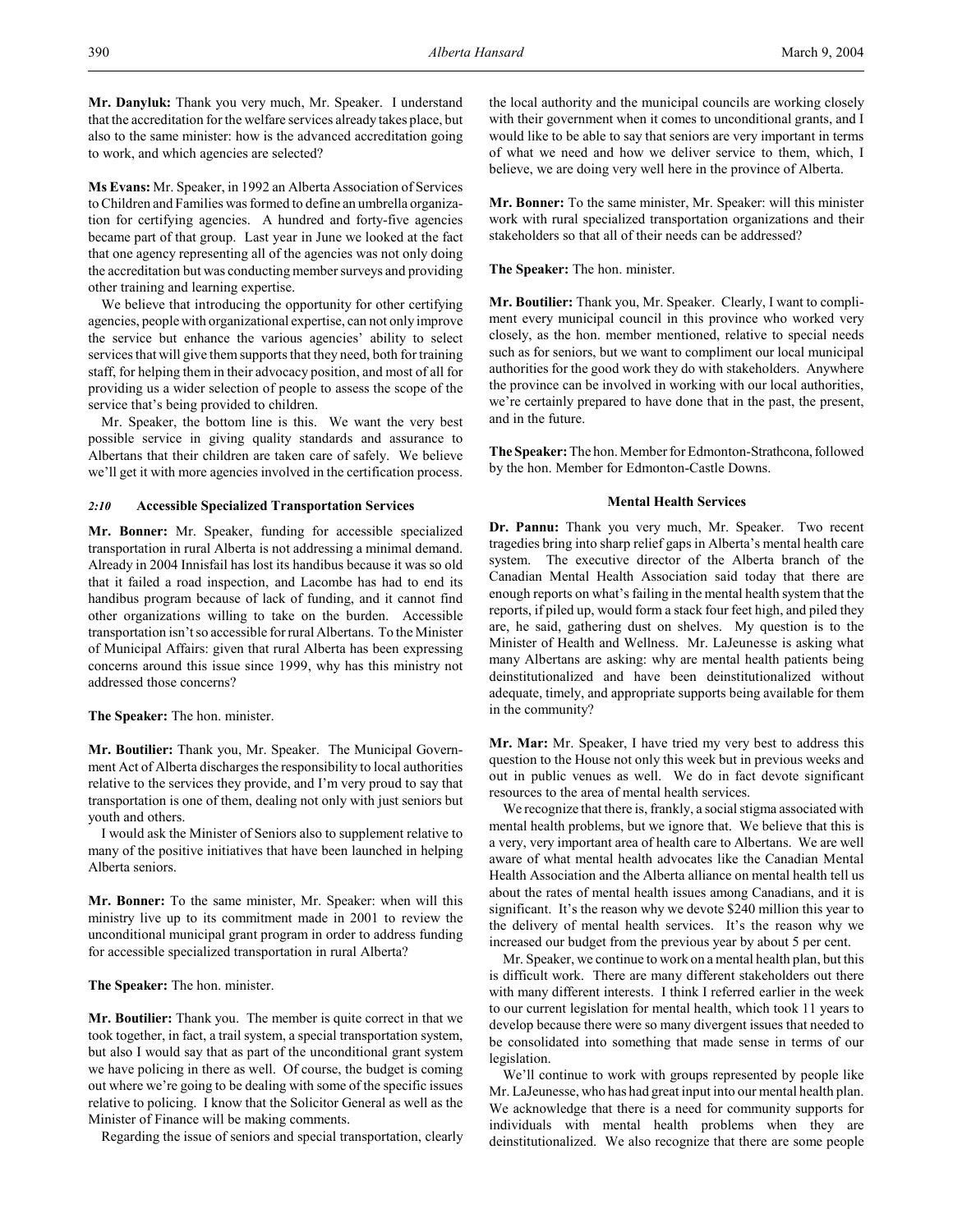who will always need the services of good facilities like Alberta Hospital Edmonton and Alberta Hospital Ponoka.

So, Mr. Speaker, we're working on our plan. We want a consensus among stakeholders in the mental health community to move forward on this very, very important plan.

**The Speaker:** The hon. member.

**Dr. Pannu:** Thank you, Mr. Speaker. To the same minister: why do gaps in prescription drug coverage continue to exist for Albertans with a diagnosed mental illness, and what action is the government going to take to close those gaps?

**Mr. Mar:** Well, again, Mr. Speaker, earlier this week in this Assembly I did attempt to address this question by talking about our support for drugs through our Blue Cross plan, through drugs that are covered in hospitals, for programs that cover drugs for people who are of lower income in this province. That includes psychiatric drugs.

Let me say this. We have a good system, but by no means is it perfect, Mr. Speaker, and if we can say that we are delivering the right service to people 99 per cent of the time, we would say that that's a pretty good system. But, frankly, if 3 million Albertans each accessed the health care system just once in a year and we got it right 99 per cent of the time, which people would laud, the 1 per cent of cases still yields tens of thousands of Albertans who might have fallen through the cracks. We are striving to improve our system for the health care system and for mental health as well.

**Dr. Pannu:** My second supplementary to the minister, Mr. Speaker: why are so many of those diagnosed with mental illness homeless on our streets, including Whyte Avenue in my own constituency of Edmonton-Strathcona, and what is the government planning to do to make sure they have secure and adequate housing?

**The Speaker:** Well, there are about half a dozen questions in there, so take the first one, hon. minister.

**Mr. Mar:** Well, Mr. Speaker, this is the first time I've had the opportunity to answer a multiple-choice question.

You know, there are significant things that are being done with respect to mental health and its connection with other areas, be it the minister responsible for homeless issues or whether it's with respect to work that's being done with the Minister of Justice and Attorney General for dealing with these issues, but we recognize that there are a disproportionate number of people who are homeless who do suffer from mental health problems.

We do have crisis teams that are mobile. We're able to get to where people are. We recognize that they may not come to a particular locale for treatment, but we do have mobile teams that go out and reach where these people actually are. So, Mr. Speaker, again, we have a good system. We have a very good system. We have difficulty reaching everybody because there are some who avoid, frankly, our help.

**The Speaker:** The hon. Minister of Seniors to supplement.

**Mr. Woloshyn:** Yes. Thank you, Mr. Speaker. Very briefly, I might point out that we're fully aware that too many of our tenants in the homeless shelters are in fact suffering from some mental affliction, but we have to also appreciate that they have rights and they belong to the community.

In addition to that, we have through the Canada/Alberta affordable

housing program opened up a significant number of spaces in conjunction with people such as Horizon Housing in Calgary, with the city of Grande Prairie, and some also in Edmonton. So the problem is being addressed, and we're trying to do it in a sensitive fashion with the people who can most help the program, in this case very largely the Canadian Mental Health Association.

**The Speaker:** The hon. Member for Edmonton-Castle Downs, followed by the hon. Member for Edmonton-Riverview.

#### *2:20* **Aboriginal Organizations**

**Mr. Lukaszuk:** Thank you, Mr. Speaker. The Minister of Aboriginal Affairs and Northern Development publishes a quarterly document entitled A Guide to Aboriginal Organizations in Alberta. The latest of these documents has been released this February, and it lists some 199 aboriginal community organizations. My question to the minister: are all of these groups funded by Alberta taxpayers?

**Ms Calahasen:** Well, Mr. Speaker, as the member is aware, this guide is a valuable resource, and we're very proud that we've been doing this since 1981. In fact, the lists of the organizations here are from Indian bands to tribal councils to national organizations and even private-sector organizations. We in the province of Alberta do fund some components of the various groups; as an example, the native friendship centres and the Métis Nation of Alberta and a few others. But most, if any, that we do fund are usually project to project.

Mr. Speaker, these are not government-run organizations, so our support varies. I think it's important to recognize that as we do whatever we can to build relationships, we do work with the organizations. The intent of this list is to ensure that people know which organizations exist in the province of Alberta.

**Mr. Lukaszuk:** To the same minister, Mr. Speaker: what types of services do these 199 groups provide, and is there any duplication?

**Ms Calahasen:** Well, for your information the list on this is really a good list, and I'll table it later. There probably are some, but we don't know that because these are not government-run organizations. We do try to work with them in order for us to be able to determine what services they do serve to the aboriginal organizations and aboriginal Albertans. So what we're trying to do, Mr. Speaker, is to make sure that people do know what exists and who they can contact and to make sure that they can get the necessary projects or programs that they will get out of these organizations.

**Mr. Lukaszuk:** My last supplemental to the same minister: are these groups accessing any other funding, perhaps from the federal government as well?

**The Speaker:** Hon. member, there's no way a minister can deal with that. If she indicates that she doesn't know if these have any provincial funding, how would she know if they have anybody else's funding? It's a list.

The hon. Member for Edmonton-Riverview, followed by the hon. Member for Airdrie-Rocky View.

# **Sour Gas Wells**

**Dr. Taft:** Mr. Speaker, thank you. Despite significant environmental and health risks, six new sour gas wells may go ahead near the proposed southeast Calgary hospital site. All the while Calgarians wait in desperate need for a new hospital. My first question is to the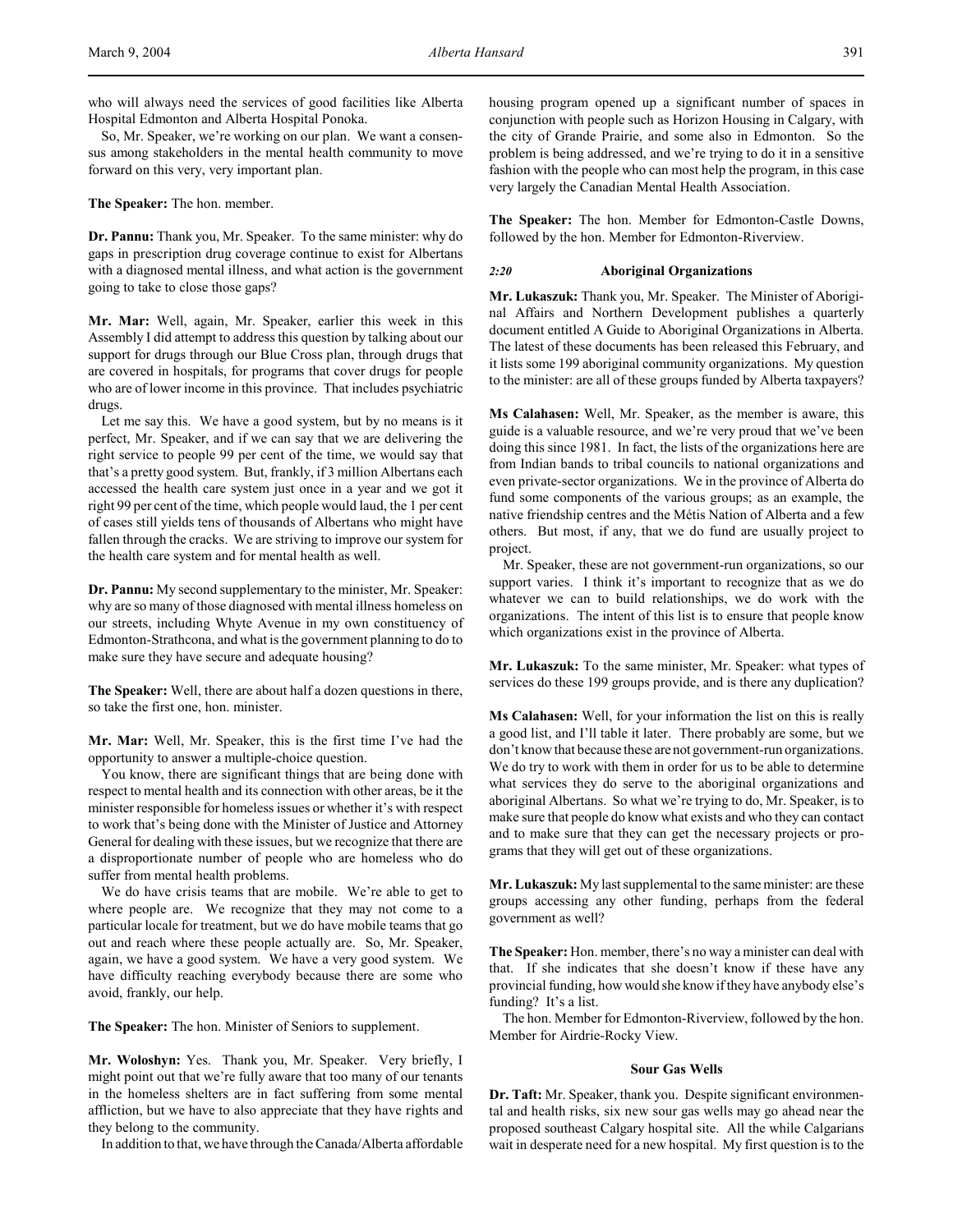Minister of Energy. Given that Alberta already has over 5,000 producing sour gas wells, can the minister explain why, despite the health and environmental risks, these particular six are so important?

**Mr. Smith:** Well, Mr. Speaker, it's actually a good question. If one were to examine the application by Compton Petroleum, the purpose of the new gas wells – and they're horizontal gas wells, using madein-Alberta technology, new technology that Albertans have invented and created – is to extract the sour gas at a faster rate than what is in place right now. This means that if the project is approved and the sour gas is extracted, it will be all done, completed, and abandoned by the time a new hospital is in fact constructed in this area.

**The Speaker:** The hon. member.

**Dr. Taft:** Thank you, Mr. Speaker. To the same minister then: can he give the citizens of Calgary a sense of how many years they're going to have to wait for this to be accomplished?

**Mr. Smith:** Well, Mr. Speaker, what we do know is that there are hearings for sour gas drilling and that they're being held by the Alberta Energy and Utilities Board, that has a record of being a world-class regulator, that has a process for hearings about sour gas wells and is in a position to be able to comment on the area of response, the ignition in case anything occurs, drilling practices, past experience, competency of the company. All of these factors are taken into account in an open, transcripted, fully transparent hearing process.

Mr. Speaker, all that one has to do is wait and watch the regulatory process unfold, and then at such time you'll be able to look at the record of production for each well, then look at the size of the reservoir, do a preliminary math calculation, that anybody could do, and then calculate the amount of time to extract all the gas that is left in that reservoir at a process much faster than what is in place now. That's the purpose of this application.

**Dr. Taft:** Mr. Speaker, my question was simple, and every Calgarian is interested in it. When you say that it's much faster, how long is this going to take: three, five, 10, 15 years? How long?

**Mr. Smith:** Mr. Speaker, the question is simple because the member is not aware of what goes through the development of gas reservoirs in this province. At one time it was felt that Alberta was running out of gas, that we were down to the last nine years of gas reserves. Well, since that time we've been able to double our production. We now produce over 13 billion cubic feet a day. We produce it in Calgary. We produce it in Edmonton. We produce it in Grande Prairie, Manyberries, and Medicine Hat. The point is that the process is directed to be the same for every gas well that's licensed in this province.

**The Speaker:** Hon. members, in 30 seconds from now I'll call upon the first member.

Hon. members, might we revert briefly to Introduction of Guests?

[Unanimous consent granted]

# head: **Introduction of Guests**

*(reversion)*

**The Speaker:** The hon. Member for Peace River.

**Mr. Friedel:** Thank you, Mr. Speaker. It's my privilege and

pleasure to introduce 66 visitors from the La Crete public school this afternoon. These would be very hardy students and, I would suggest, some very patient teachers, because they travelled more than 10 hours yesterday, almost 900 kilometres, in two yellow school buses for a visit to Edmonton and to the Legislature. The students are accompanied by their principal, Kathryn Kirby; teachers Morgan Coates and Steve Cole; and parents and helpers Kathy Reid, Tina Unruh, Mary Friesen, Liz Froese, Ruth Janzen, Henry Harder, and William Janzen. They're seated in the members' gallery, and I'd ask them to rise and receive the traditional warm welcome of this Assembly.

**The Speaker:** Well, hon. Member for Peace River, unfortunately I do not think we have an award awarded to students for coming the greatest distance, but we should have one. So, Mr. Clerk, you have another assignment this afternoon.

head: **Members' Statements**

**The Speaker:** The hon. Member for Calgary-Currie.

#### **Capsule of Life Program**

**Mr. Lord:** Thank you, Mr. Speaker. Today I rise to promote an innovative new idea occurring in Calgary which is helping ambulance paramedics save the lives of patients who are having an emergency in their home. It's called the Capsule of Life program. It is designed to help people organize their pertinent medical information and store it in an easily accessible location for emergency responders. To date 25,000 of these capsules have been distributed with great success free of charge to Calgarians.

Let's face it, Mr. Speaker. No one wakes up in the morning thinking that they might have to call 911 and ask for an ambulance that day. Most people have not memorized the names of all the medications they may be taking nor the details of their medical histories and conditions, but these pieces of information can be absolutely vital in an emergency. In an emergency it is often even more difficult to try and remember all of these things, or the patient may even be comatose or unconscious.

How it works is that you record your own pertinent medical information in a simple little plastic capsule, which is then stored in your refrigerator. Why the refrigerator? Well, because every home has one, it is easily located in an urgent medical emergency, and people remember where they put it.

# *2:30*

The capsule of life program is funded through the Calgary EMS Foundation. The Calgary EMS Foundation is an independent charity that operates and funds innovative programs designed to help keep Calgarians healthy and safe.

This program is a success story from many angles. It is a success for the lottery funding in this province as well as the EMS Foundation since the foundation received their initial grant to start this program from lottery funds. Since then, they have been able to acquire a major corporate sponsorship, which allows them to continue distributing these capsules free of charge.

I would encourage more Alberta communities, individuals, and even all of us to take a look at this program and see if we can't help implement or improve a similar program in our ridings. It works, it helps save lives, and it only costs a buck or two per capsule.

Congratulations to the Calgary EMS Foundation for their success with this program.

**The Speaker:** The hon. Member for Calgary-West.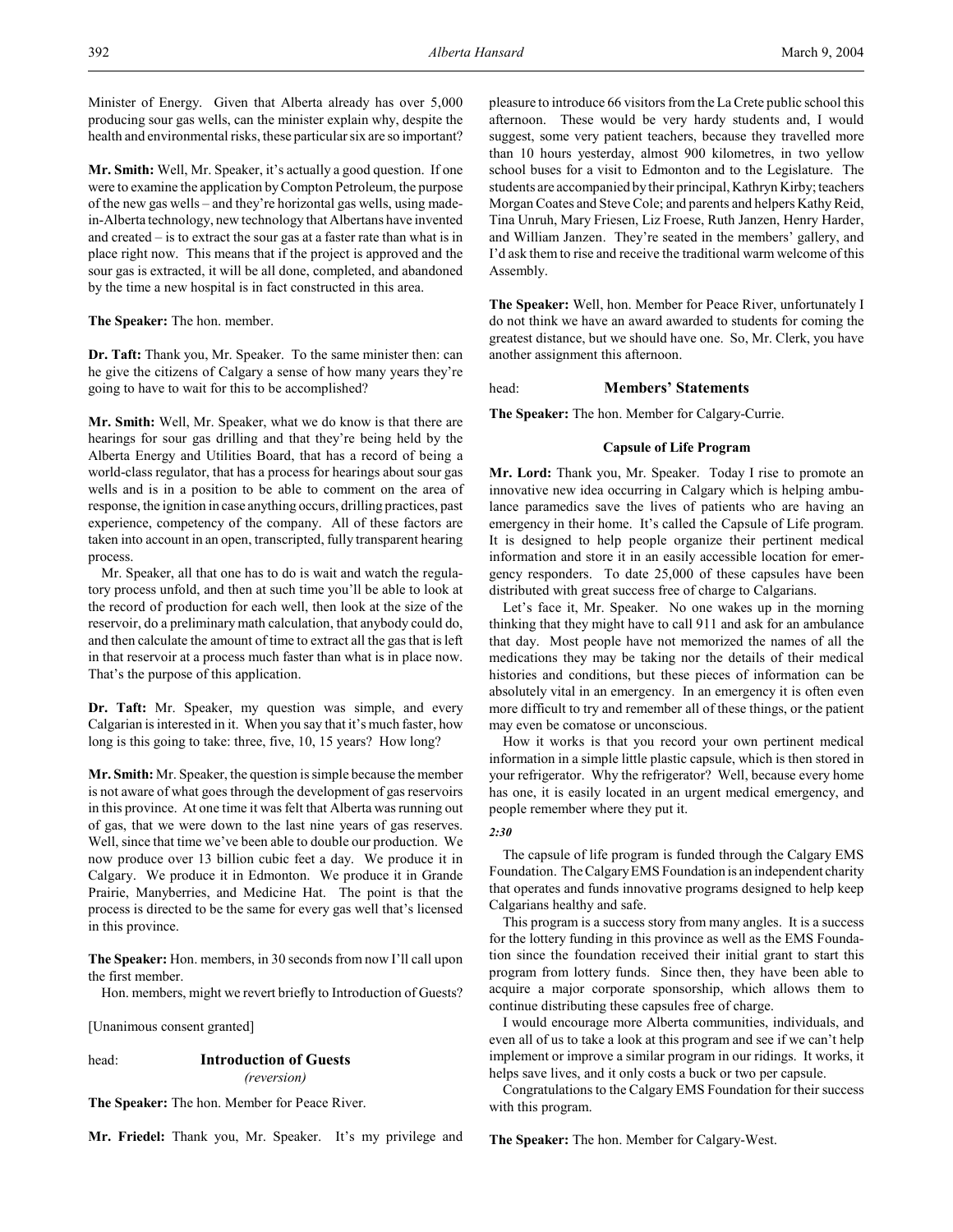# **Seniors' Week 2004**

**Ms Kryczka:** Thank you, Mr. Speaker. As chair of the Seniors Advisory Council for Alberta I'm very pleased to inform Albertans that the 18th edition of Seniors' Week in our province is rapidly approaching. Seniors' Week 2004 is from June 6 to 12, and Alberta communities and seniors-based organizations are already busy planning special events to pay tribute to Alberta's seniors.

The theme of Seniors' Week 2004 is Seniors in Alberta: Building and Contributing. This theme speaks to the ongoing contributions of seniors in helping to shape the Alberta that we enjoy today. In the coming weeks Albertans will be seeing this theme and a new beautiful image on two posters and a Seniors' Week 2004 planning events guide.

These promotional materials are designed to build awareness of Seniors' Week and to energize all Albertans into learning more about Seniors' Week activities in their area. That can include taking in a Seniors' Week event, volunteering their time to assist with an event in their community, or begin developing their own community-based gathering that honours seniors. Over 3,000 promotional packages are being distributed province-wide, and as a part of this package the Seniors' Week planning events guide provides a number of handy tips and resources to help Albertans plan and design Senors' Week events for audiences from five to 500.

Last year Seniors' Week 2003 was one of our most successful as close to 50 communities, towns, and cities officially proclaimed the first full week in June as Seniors' Week. Two hundred and thirty events were registered with the Seniors Advisory Council for Alberta, and we knew that there were many more that were not registered but were occurring.

Over the course of Alberta's 99-year history seniors have made and continue to make an indelible difference in our province. Seniors are our family, friends, neighbours, volunteers, and community leaders actively working and involved to enhance the quality of life of all Albertans and leaving a legacy for future generations to follow.

I encourage Albertans young and old to contact local seniors' organizations and get involved, and to everyone in this Assembly today please join me in giving your support for Seniors' Week 2004. Thank you.

**The Speaker:** The hon. Member for Red Deer-North.

#### **George Reitmeier**

**Mrs. Jablonski:** Thank you, Mr. Speaker. On Sunday, February 29, 2004, at the Red Deer community sports banquet the city of Red Deer presented its most prestigious sports award to George Reitmeier, a man who has dedicated much of his life to helping Alberta's special athletes achieve their highest goals. George Reitmeier, who is 71 years old, is a two-time winner of the Alberta Special Olympics coach of the year award and was named Canadian Special Olympics coach of the year in 2002.

Except for swimming and snowshoeing George has coached every sport in the Special Olympics and is still coaching floor hockey in the winter and slo-pitch in the summer. George says that he will keep coaching as long as his legs hold out.

George got involved with the Special Olympics in 1984 because of his son Mike, who has won numerous speed skating titles as well as North American and world championships. George believes that doing not saying is the key for coaching Special Olympic athletes. George knows that demonstrating a skill is worth a thousand words and that these athletes learn more from seeing things being done than by being told.

George is happiest when he's coaching the grassroots athletes in the Special Olympics, those who aren't expected to excel on the provincial, national, or world stage. He believes that if given the chance, these special athletes can develop their athletic abilities to the highest degree. George says that the three most important things in coaching at this level are patience, patience, patience.

I ask the Members of the Legislative Assembly of Alberta to join me in congratulating George Reitmeier for his outstanding gift of coaching to our Special Olympic athletes and for receiving the city of Red Deer's sportsman's award for 2004.

**The Speaker:** The hon. Member for Edmonton-Highlands.

#### **Provincial Fiscal Policies**

**Mr. Mason:** Thank you very much, Mr. Speaker. For the last two weeks my office has been flooded with phone calls, faxes, and emails not only from farmers and members of the cattle industry but from Albertans who are fed up with the disrespect this government shows toward taxpayers and their hard-earned dollars.

When the first case of mad cow was discovered in May of 2003, Albertans recognized the economic, cultural, and historic importance of our beef industry and rallied to show support for cattle producers and their families. Albertans supported the expenditure of 400 million taxpayer dollars to support the beef industry because they believed they were helping Alberta farmers.

Mr. Speaker, taxpayers had the right to believe that while the government was distributing short-term compensation, they would also be developing a contingency plan should the border remain closed or at least be fighting to get the borders reopened. Last week the Premier revealed that 10 months after the crisis began, there is still no contingency plan, and the government was too arrogant and self-assured to bother presenting arguments to open the borders during the American government's last comment period.

This isn't an isolated incidence of the abuse this government heaps upon Alberta taxpayers. Taxpayers willingly support postsecondary education only to discover that when their children are ready to attend university, the government has allowed everincreasing tuition fees to put postsecondary education out of reach for many of their children.

This government continues to burden Albertans with high premiums for health care. Albertans are happy to pay taxes for their health care, Mr. Speaker, but they can't help but be frustrated at bearing a disproportionate amount of the burden while friends of the government in the oil and gas industry get royalty holidays and other giveaways.

Let me say this clearly and for the record: Albertans should not be forced to shoulder the burden created by the mismanagement of electricity deregulation, BSE compensation, auto insurance, health care, and the list goes on.

When it comes to the careless spending of taxpayers' dollars, this government is getting harder and harder to distinguish from the federal Liberals. In fact, the only difference is that the federal Liberals at least have the integrity to allow all-party standing committees to investigate program expenditures.

# head: **Presenting Reports by Standing and Special Committees**

**The Speaker:** The hon. Member for Calgary-Lougheed.

**Ms Graham:** Thank you, Mr. Speaker. In accordance with Standing Order 94 the Standing Committee on Private Bills has reviewed the petitions that I presented Monday, March 8, 2004, and I can advise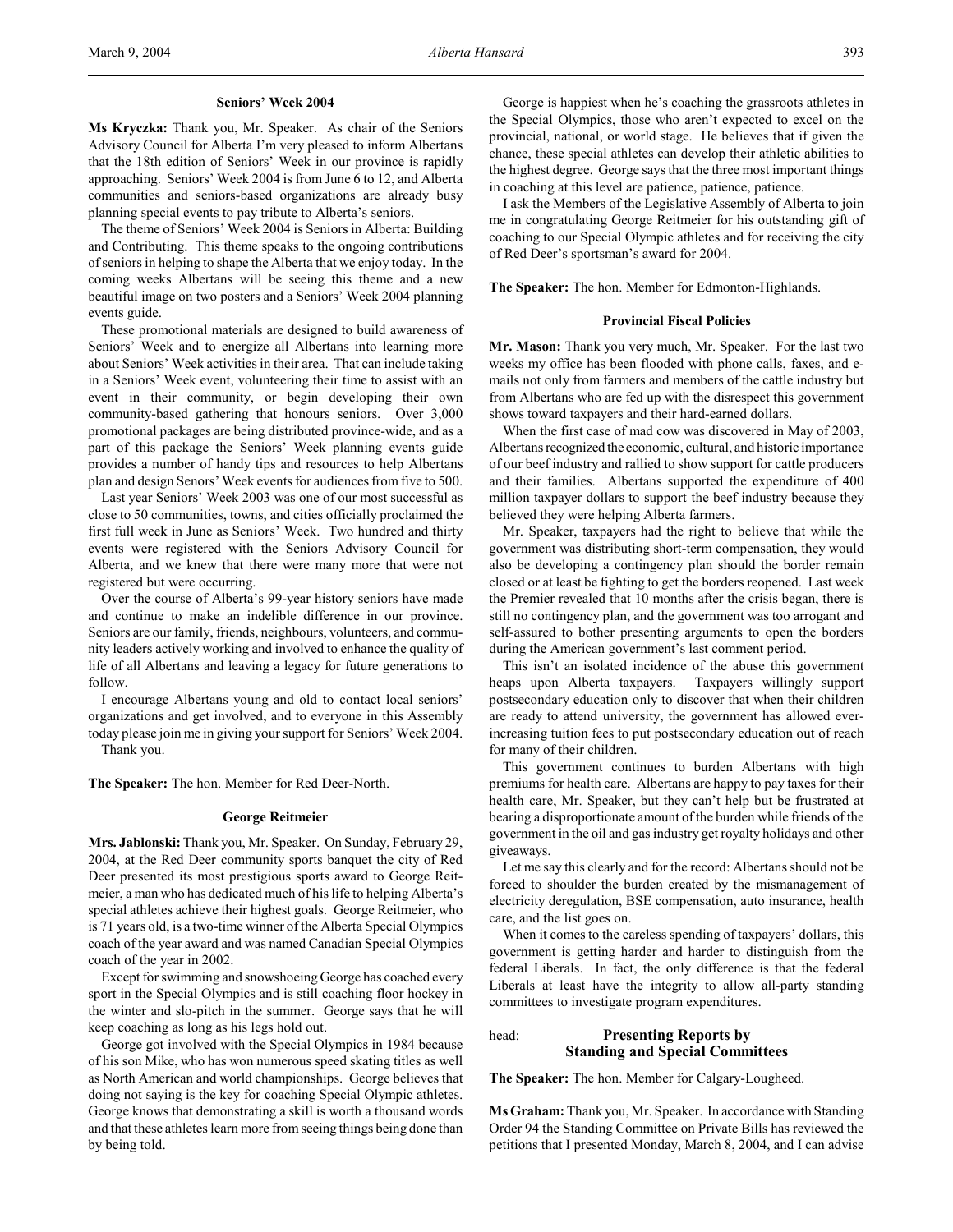the Assembly that all but two of these petitions comply with Standing Orders 85 to 89.

The committee has considered the remaining petitions and recommends to the Assembly that Standing Order 89(1)(b) be waived for the petitions of Northwest Bible College and Brooklynn Rewega, an infant, by her legal guardian and father, Doug Rewega, for a private act that will grant an exception to the law that provides for maternal tort immunity for prenatal wrongful conduct subject to the petitioners in these two petitions completing the necessary advertising before the committee hears the petitioners.

Mr. Speaker, this is my report.

**The Speaker:** Does the Assembly concur in the report? All those in favour, please say aye.

**Hon. Members:** Aye.

**The Speaker:** Opposed, please say no. Carried.

#### head: **Introduction of Bills**

**The Speaker:** The hon. Minister of Justice and Attorney General.

# **Bill 19**

# **Public Trustee Act**

**Mr. Hancock:** Thank you, Mr. Speaker. I request leave to introduce Bill 19, the Public Trustee Act.

This bill would replace the current act, which has been in force since 1949 with minor amendments. The Public Trustee, Mr. Speaker, provides essential services to protect the assets of vulnerable Albertans when no one else is willing or able to act on their behalf. This updated legislation is the result of a 2002 consultation with the legal and insurance industries, estate planners, administrators, and Albertans. The new act will allow the Public Trustee to serve clients in as effective and efficient a manner as possible.

#### *2:40*

This being a money bill, Mr. Speaker, I have a message from Her Honour the Lieutenant Governor indicating that "it is my pleasure to recommend for your consideration the annexed Bill, being Public Trustee Act." Signed March 9, 2004, by Her Honour the Lieutenant Governor.

[Motion carried; Bill 19 read a first time]

**The Speaker:** The hon. Minister of Justice and Attorney General.

# **Bill 20 Minors' Property Act**

**Mr. Hancock:** Thank you, Mr. Speaker. I also request leave to introduce Bill 20, the Minors' Property Act.

This is in some manner a companion act to the Public Trustee Act in that the Public Trustee also takes care of the financial interests of minors and vulnerable Albertans.

This bill replaces the existing act by deleting outdated provisions, updating provisions that are still important to protecting the financial interests of young Albertans. The underlying principle of the Minors' Property Act is that dealings with a minor's property, contractual claims, or legal claims should be made in the minor's best interests.

[Motion carried; Bill 20 read a first time]

# head: **Tabling Returns and Reports**

**The Speaker:** The hon. Member for Edmonton-Highlands.

**Mr. Mason:** Thank you very much, Mr. Speaker. I'm tabling today five copies of a December 3, 2003, letter from the federal Commissioner of Competition to the House of Commons agriculture committee saying that the Competition Bureau will not be launching an inquiry because high prices and profits by meat packers are not contrary to the federal act.

**Mrs. McClellan:** Mr. Speaker, I rise to table on behalf of my colleague the hon. minister of health a report the Conference Board of Canada released today entitled Understanding Health Care Cost Drivers and Escalators. This report sounds an alarm to be heard by anyone truly dedicated to sustaining public health in Canada and whose ears and minds are open to resolutions and solutions that will make it happen, because it will not happen with the system that we have today.

**The Speaker:** Hon. members, a number of members today referred to simply the minister of health. Actually, the correct title is the Minister of Health and Wellness.

head: **Orders of the Day** head: **Government Bills and Orders**

**Second Reading**

**Bill 17 Agricultural Operation Practices Amendment Act, 2004**

**The Speaker:** The hon. Member for Leduc.

**Mr. Klapstein:** Thank you very much, Mr. Speaker. It's a great pleasure for me to stand today and move second reading of Bill 17, Agricultural Operation Practices Amendment Act, 2004, the amendments to the Agricultural Operation Practices Act, known as AOPA.

As I said when I introduced this bill, it will provide more clarity for the Natural Resources Conservation Board, NRCB, who administers the act, provide more clarity to confined feeding operators who are looking at changes to their operation, and more clarity on the role of municipalities.

The Natural Resources Conservation Board became responsible for regulating confined feeding operations in Alberta on January 1, 2002. Since that time, it became apparent that there were several technical areas that needed clarification. This clarification has now been provided.

For example, existing municipal development permits and health authority permits for confined feeding operations are deemed approvals under AOPA. The Natural Resources Conservation Board has sole responsibility for enforcing and amending conditions on these permits.

With the exception of land-use provisions NRCB approval officers will not be bound by the provisions of municipal development plans. Ancillary structures other than residences will be considered part of a CFO, or confined feeding operation, and will not require a development permit from the municipality.

The AOPA will regulate the composting of agricultural materials at agricultural operations except for dead animals, which will continue to fall under the Livestock Diseases Act.

The NRCB will have the authority to take emergency corrective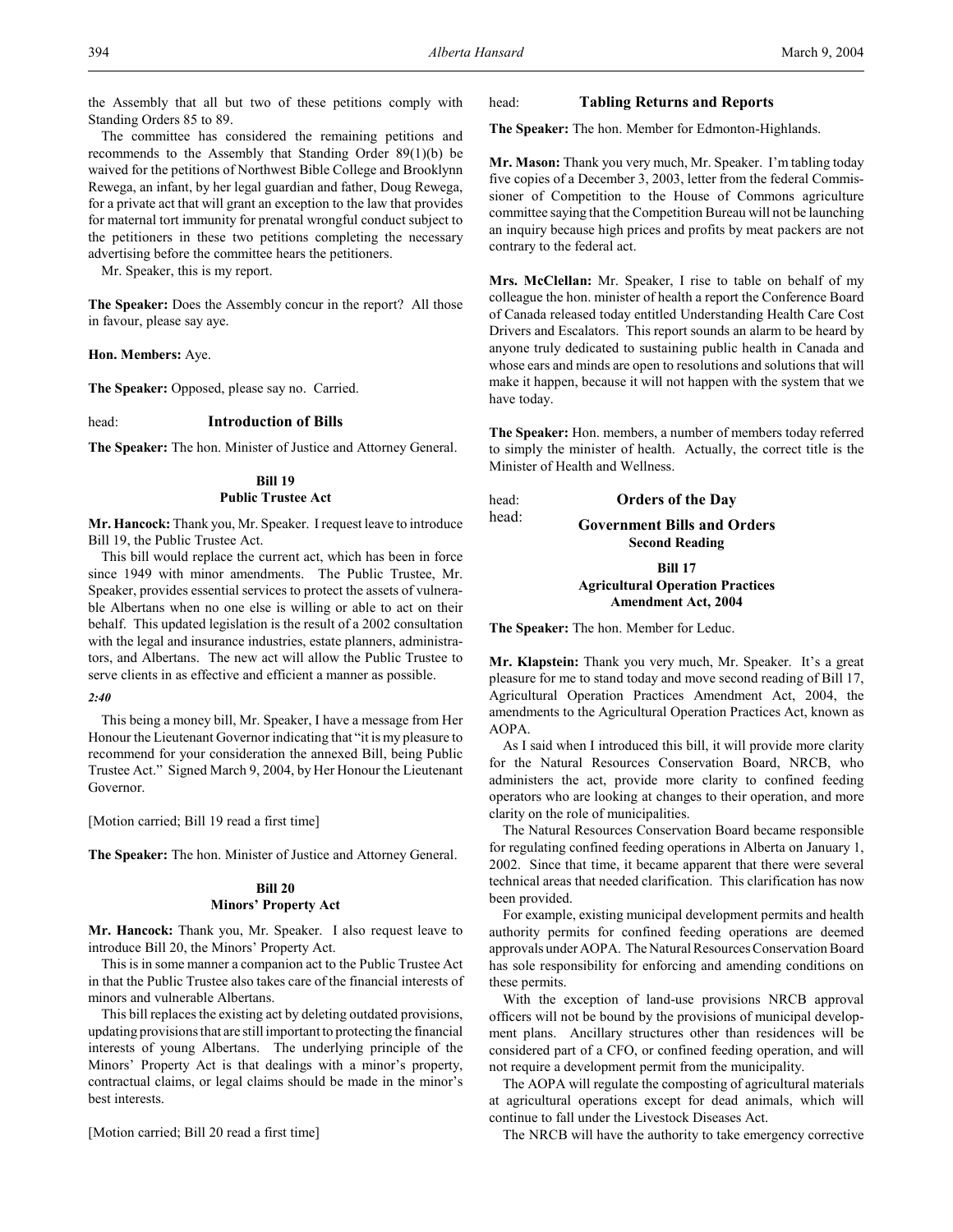action and recover costs if an emergency order is not complied with and the situation poses an immediate environmental risk, a common approach also used in other jurisdictions in protecting the environment.

The NRCB will have greater discretion to determine what the minimum distance separation, or MDS, should be for a residence that lies within an existing operation's MDS when the operation applies for an expansion. Any landowner can waive the MDS requirements. Previously, only other CFO operators had this ability.

Residents and landowners located adjacent to a smaller sized CFO for which a registration is required will now be able to provide the NRCB with information pertaining to how they feel that the operation meets or does not meet the technical standards within AOPA.

A buffer will be required between residences and other public buildings when manure is not incorporated. As well, persons who apply or transfer more than 500 tonnes of manure per year will be required to keep records. This has increased from 300 tonnes.

Passage of these amendments will provide greater clarity for all concerned. These changes are a result of a stakeholder consultation from May to November of 2003. It was my pleasure to be the chair of the steering committee.

Mr. Speaker, I urge all members of the Legislature to give these amendments their full support.

I move adjournment of debate on second reading consideration of Bill 17. Thank you.

[Motion to adjourn debate carried]

# **Bill 18 Maintenance Enforcement Amendment Act, 2004**

**The Speaker:** The hon. Minister of Justice and Attorney General.

**Mr. Hancock:** Thank you, Mr. Speaker. It's my pleasure today to introduce Bill 18 and move second reading.

The Maintenance Enforcement Amendment Act, 2004, provides the maintenance enforcement program with some new and essential tools. The maintenance enforcement program provides essential services to Alberta children and families. Among the program's clients are single-parent and low-income families, and simply put, if child support is not paid, it is low-income families and particularly children that suffer the greatest financial impact.

Currently the program administers over 48,000 files on behalf of 63,000 children. In fiscal year 2002-2003, the last full year for which figures were compiled, the program collected more than 78 per cent of maintenance payments that were due. While this is an impressive compliance rate, it translates, Mr. Speaker, to nearly 14,000 children each month who do not receive the financial support to which they're entitled.

With Alberta having the fastest growing population in Canada and a divorce rate of about 40 per cent, the program's caseload is expected to reach 60,000 files by 2007-2008. One of the goals of the Department of Justice, with the help of the tools provided in this bill, is to improve the collection of maintenance payments so that we can increase financial security for Alberta's children and families.

Improving the program's ability to effectively collect on all files is essential to ensuring that future generations of Albertans will live up to their full potential to become productive members of our society. Collecting the support that is due to these families will ensure that Alberta's strong economic and social fabric remains intact for generations to come.

Too often child maintenance is not being collected despite the best

efforts of the program. I have to say, Mr. Speaker, that we have a very strong program, very strong staff, people who dedicate their time and energy to collecting on behalf of children, but notwithstanding the good efforts of the program too often child maintenance is not collected. Too often debtors find ways to avoid their responsibilities to their children. This bill contains several important collection tools designed to improve the program's enforcement authority.

Over the years the program has built strong partnerships with others, including employers and banks, to aid in the collection of maintenance. Now more want to come on board to help support Alberta's children and families. This legislation will require other government departments and private entities to notify the program when payments are being made to a defaulting debtor. Notification will allow for payment arrangements to be made with the debtor or for the program to intercept the payments.

Because the Western Canada Lottery Corporation is one group that wants to assist in the collection of maintenance, the regulations will allow the attachment of lottery ticket winnings in excess of \$1,000. This will ensure that lottery winnings go to the support of the family of a debtor who has maintenance obligations. Manitoba is already doing this very successfully.

#### *2:50*

As they can with registered retirement savings plans currently, the program will also be able to intercept locked-in retirement accounts, or LIRAs, so that these funds can be applied to arrears and benefit the debtor's family now, when they need it the most. More details on these new partnerships will be in the regulations.

The program will also be able to restrict recreational hunting and fishing licences when a debtor is in default, in line with current procedures during drivers' licences. Debtors who make payment arrangements with the program will not lose their ability to hunt and fish. I want to stress in this area, Mr. Speaker, that what we need to have with maintenance enforcement is the ability to get the attention of those people who are not fulfilling their obligations to their children, and I make no apology for using every appropriate tool to get that attention.

No one can claim that they are denied a privilege in this province by virtue of the restrictions under the Maintenance Enforcement Act or under this amendment because they always have the opportunity to reobtain those privileges by taking care of their obligations to their families.

When a defaulting debtor is a member of a self-governing profession, like a lawyer or a doctor, the program will have the ability to report noncompliance with the court order to the governing body of the profession for resolution or action as that body deems appropriate.

Again, Mr. Speaker, I'd stress that debtors can avoid all or any of these collection actions simply by making and keeping appropriate payment arrangements with the program. It's as simple as making a phone call, sitting down and saying: "I'm ready to live up to my obligations to my children. Can we work out an appropriate payment plan so that I can meet my current obligations and pay some appropriate sum towards any arrears that have been built up?" It's the program's job to encourage compliance with court orders so that children and families receive the support to which they are entitled.

Another goal of the Maintenance Enforcement Amendment Act is to promote compliance and more effective use of the program's resources by its clients. This bill will help to achieve that goal by establishing the potential for deterrent fees. Mr. Speaker, I would like to emphasize that this is the first time that the program will be charging deterrent fees since its inception in 1986, but we feel that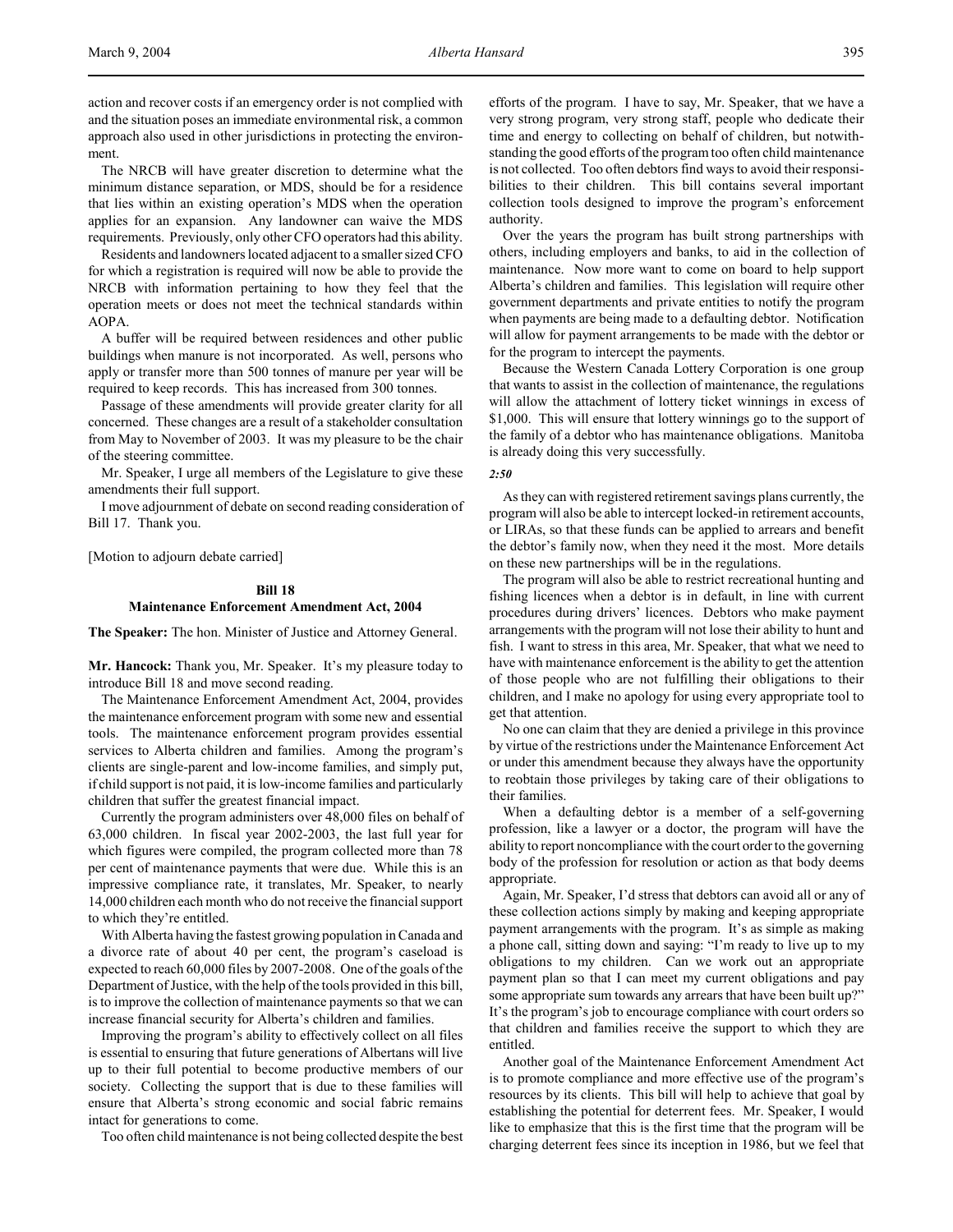the deterrent fees have become necessary to encourage compliance with court orders and the efficient use of program resources.

In some cases it is difficult to get clients to comply with maintenance orders or to provide the program with information which it needs and which they are obliged to provide. This results in extra efforts expended by the program in terms of time and resources that could and should be devoted to providing better service to all of its clients. It's important to keep in mind that any charges will only be incurred by clients who refuse to comply with the court order or intentionally withhold information from the program. Again, these measures will be applied against those people who do not fulfill their obligations and who do not follow the requests of the maintenance enforcement program to provide information.

In June 1998 the MLA review committee released its report concerning maintenance and child access in Alberta after consulting with the public across the province. I might just reference again for the House that that committee was chaired by the Member for Calgary-Lougheed. The review committee initially proposed that debtors bear the costs that arise from the additional work caused by their default. Members of the review committee recommended this both as a tool to encourage compliance and to recoup enforcement costs for the Alberta taxpayer. Now under Bill 18 a default fee will be charged to defaulting debtors who are not complying with a payment plan. If debtors contact the program and make and keep payment arrangements, they will not be charged default fees. This will maximize the incentive for voluntary payment.

Fees will also be charged to debtors who bounce cheques to reduce the amount of valuable time spent by program staff dealing with following up on NSF payments. When debtors fail to complete a statement of finances, a tool for financial disclosure, the administration of the file is further delayed. A fee will be charged to debtors who do not comply with requests to file a statement of finances.

When a creditor fails to report payments received from the debtor, this could result in the program bringing unnecessary enforcement action against a debtor who is not in default. Consequently, creditors who do not report payments made directly to them by the debtor will be charged a fee. Parties requesting substitutional service of documents through the program will be charged a fee to help offset the program's cost in providing the service. Lastly, fees will be charged to clients who reregister their files after withdrawing them from the program. Closing and reopening files is a very timeconsuming process.

I should point out, Mr. Speaker, that all the fees charged will be equal to or less than the program's actual cost of performing the required actions. Again, all charges are avoidable if clients keep their file information up to date, contact the program to make payment arrangements, and keep their payment obligations. Not only will clients avoid charges, but they will receive improved client service as the program can focus its time and resources on answering client inquiries and collecting on difficult files.

In terms of the collection of these charges creditor charges will be deducted from funds collected on their behalf only in those months when the program has been successful in collecting the full amount of ongoing maintenance due to them. Debtor charges will be collected in the same manner as maintenance.

Funds collected will be paid out first to the creditor in the full amount of the current month's support. If there are arrears, 90 per cent of the balance would then go to the creditor arrears and 10 per cent to the outstanding deterrent fees owed by the debtor. It's important to remember that the program does not collect maintenance from anyone that the courts decide cannot pay. These charges will be incentive for clients to decrease actions that tax program resources unnecessarily, resulting in increased service for all clients.

Again, I would like to emphasize, Mr. Speaker, that the goal, the objective of this act and the objective of charging these fees, is so that we can have the resources in the program to raise the compliance level from the currently high 78 per cent to a number in the 80s or the 90s so that Alberta's children can have the resources they need to maximize their potential.

Service improvements which can be effected if we can devote resources appropriately will include reduced wait time on the telephone, the acceptance of payments at 226 registry offices in Alberta, increased networking and referrals to resources in the clients' communities, and staffing a direct telephone line for employers.

Other amendments will help the program gather the information it needs to enforce a court order for support. This includes expanding the number of organizations and the type of information that the program can access to locate debtors and their assets. Access to justice will be improved in cases where the parties reside in different jurisdictions, as these amendments allow the program to advise their clients which reciprocating jurisdiction is handling their file where the other party lives outside of Alberta. Clients will then know where to send their court applications to vary maintenance orders, and program staff can explain the reciprocating program's practices and legislation.

The program will also be able to provide the courts in Alberta and other jurisdictions with contact information for serving court applications. This supports the commitment made by all provinces to streamline processes and increase co-operation among jurisdictions. As well, the program will be able to share file information with police to promote public and client safety.

So, Mr. Speaker, Bill 18 is an important piece of legislation which will allow Alberta's maintenance enforcement program to work more effectively for Alberta's children and their families while at the same time ensuring the program's viability into the future. It will provide children and families with better financial support, and that is our main goal. I urge all members of this Assembly to give Bill 18 their full support. Thank you, Mr. Speaker.

I would move that we adjourn debate on Bill 18.

[Motion to adjourn debate carried]

#### head: *3:00* **Government Bills and Orders Committee of the Whole**

[Mr. Shariff in the chair]

**The Deputy Chair:** Hon. members, we'll call the committee to order.

# **Bill 13 Forest Reserves Amendment Act, 2004**

**The Deputy Chair:** Are there any comments, questions, or amendments to be offered with respect to this bill? The hon. Member for Olds-Didsbury-Three Hills.

**Mr. Marz:** Thank you, Mr. Chairman. Today I'm bringing forward amendments under the Forest Reserves Amendment Act, 2004, on behalf of my colleague the hon. Minister of Sustainable Resource Development. The amendments that we're proposing are part of a continuing process to update our legislation to be more effective, to make it consistent with other legislation, and to reflect present practices in Alberta.

This proposed adjustment will update the wording in the legislation to reflect changes that have occurred in the department in the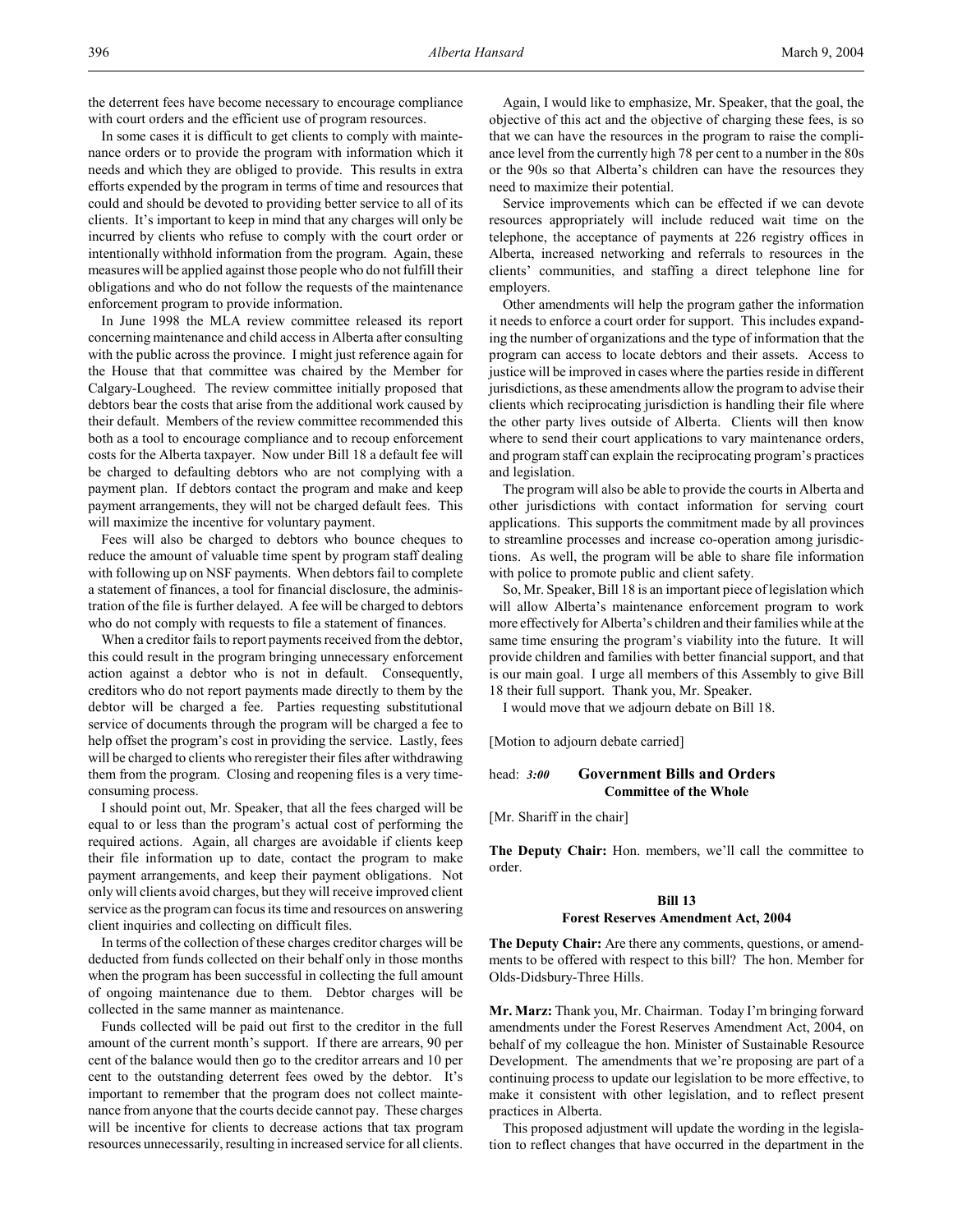administration of the act. Previously, only forest officers could carry out duties in regard to the act. The proposed adjustment will broaden the scope of those who can administer the act.

In regard to acquisition of land, we're adjusting wording in the legislation so that it's consistent with the Public Lands Act. We've also deleted parts of the act that are duplicated in other legislation.

Mr. Chairman, we're proposing that the Minister of Sustainable Resource Development assume responsibility for future regulations under the act. Now the Lieutenant Governor has that role, and it must be done through legislative changes. This change would make it easier to amend and update the regulations in the future by allowing the minister to do so without going through a formal legislative process.

The issue of noxious weeds was also raised. This government is very concerned about controlling the spread of noxious and restricted weeds, and it's also an international issue that governments everywhere are dealing with. We're proposing an addition to the legislation to be able to address the need for control and destruction of restricted and noxious weeds on forest reserve lands. This positive and productive approach to the issue can have a positive impact on the environment, the land base, fish and wildlife, and other land users.

Finally, Mr. Chairman, we're suggesting a much-needed increase in financial penalties for violations of the act. These changes will further encourage compliance with the legislation and ensure sustainable use. The first change will increase the maximum amount that can be assessed for offences under the act. The fine for being charged with an offence under the act has been set at \$5,000 a day. This is consistent with assessments for offences under other acts such as the Public Lands Act.

Another change will allow the Minister of Sustainable Resource Development the authority to assess administrative penalties for minor violations under the act and regulations. A maximum of \$5,000 per day will be set for this purpose under the act as well. This change is being proposed to streamline the processing of minor violations. These changes will improve enforcement by ensuring uniformity when dealing with contraventions, act as a deterrent, and ensure consistency with other legislation such as the Public Lands Act.

Mr. Chairman, during second reading of this legislation a number of questions were brought up by members of the opposition, and I indicated at the time that I'd be pleased to respond in more detail during committee. Now I'd like to take the opportunity to do so. The first area that I want to address is the idea that this bill is giving sweeping powers to the minister with the suggested amendments. Another point that was raised by the Member for Edmonton-Ellerslie was that the minister could use these regulations to usurp the authority of both the Forests Act and the Public Lands Act. This is clearly not the case.

As I've mentioned before, the last review of this legislation occurred in 1980. As a government we are being responsible in ensuring the legislation that governs us is up-to-date and reflects the reality of what is occurring in the landscape. There's nothing sinister about this, and we're not giving sweeping powers to the minister as was suggested by a number of the hon. members.

Any changes to regulations must be in line with existing pieces of legislation, including the Forests Act and the Public Lands Act, Mr. Chairman. We need to have current legislation that will allow us to effectively manage our public lands and forest reserves, whether it's making changes to how we administer the act or what penalties are in place for those that contravene it. The government needs to have effective legislation in place to ensure good stewardship of our public lands. That's the real intent of this legislation.

Also, for the record, when it comes to working through regulations, we certainly don't do this in isolation. We work with stakeholder groups and interested members of the community on these regulations. This is clearly the way we reflect what really needs to be said in law to manage our resources. Especially in this particular ministry, staff are out in the field talking all the time to disposition holders, community members, and industry about issues. To think that we're doing things without any attempt to discuss it with Albertans is simply not the case.

Regarding the questions that were brought up about expropriation, which is mentioned in section 6, the current wording is also found in the bill opposite section 6, and the power of that expropriation already exists in the act. Currently the Lieutenant Governor can authorize the minister to expropriate land if necessary, and that's not changed. Under the new act the Lieutenant Governor would still provide authorization if expropriation were necessary.

Although expropriation would rarely be used, the legislation will still allow for this option if necessary. Expropriation would only be used as a last resort, failing negotiations for the sale or exchange of land. Furthermore, any expropriations would continue to be governed by the rules of procedure and practice of the Expropriation Act.

The hon. member also asked why personal property is included under this act. Well, this section is consistent with the wording in section 13 of the Public Lands Act, and we're talking about section 6(b) of the Forest Reserves Amendment Act, 2004. Personal property could include improvements such as fencing or watering facilities or perhaps even portable corrals.

The hon. member also asked how the process of exchanging public land will be fair and whether the process would be made public. Under section 6(c) existing processes now used under the Public Lands Act would apply. Exchanges are done on a voluntary basis and normally done where there's a benefit to both parties. To ensure that the process is fair, private appraisals would be completed for both parcels to determine fair value of the land. I can say from my personal experience in my constituency where these types of things have taken place that other interested parties such as leaseholders or even trapline holders are consulted before that process takes place. Land exchanges are private business transactions, however, and are not normally made public.

Also, one of the hon. members asked about the establishment of fee for services. This is simply the enabling provision for establishing grazing fees under the act. Grazing fees are not new; they're currently allowed for in the regulations. The changes allow for the creation of new fees under the regulation, if necessary, to transfer grazing rights.

Right now there are no provisions for implementing fees for transferring grazing rights under this act. We've talked to permit holders about the issue, and they agree that there may be a need for such a fee in the future. The Public Lands Act currently has assignment fees for transferring grazing rights from one individual to the other, so this amendment would merely make it compatible with the Public Lands Act. No other fees are being contemplated.

New provisions have already been added to any provisions that already exist in the act today. We have in fact deleted one prohibition that restricted the use of firearms and air guns in forest reserves. This is already covered under other legislation such as the Wildlife Act, and there's also federal legislation covering the use of firearms. So that is amply covered.

Under section 8 the hon. member asked why the administrative penalties are the same as those given for an offence under section 10. This simply gives the department the option of enforcement actions for specific contraventions of the legislation. For minor violations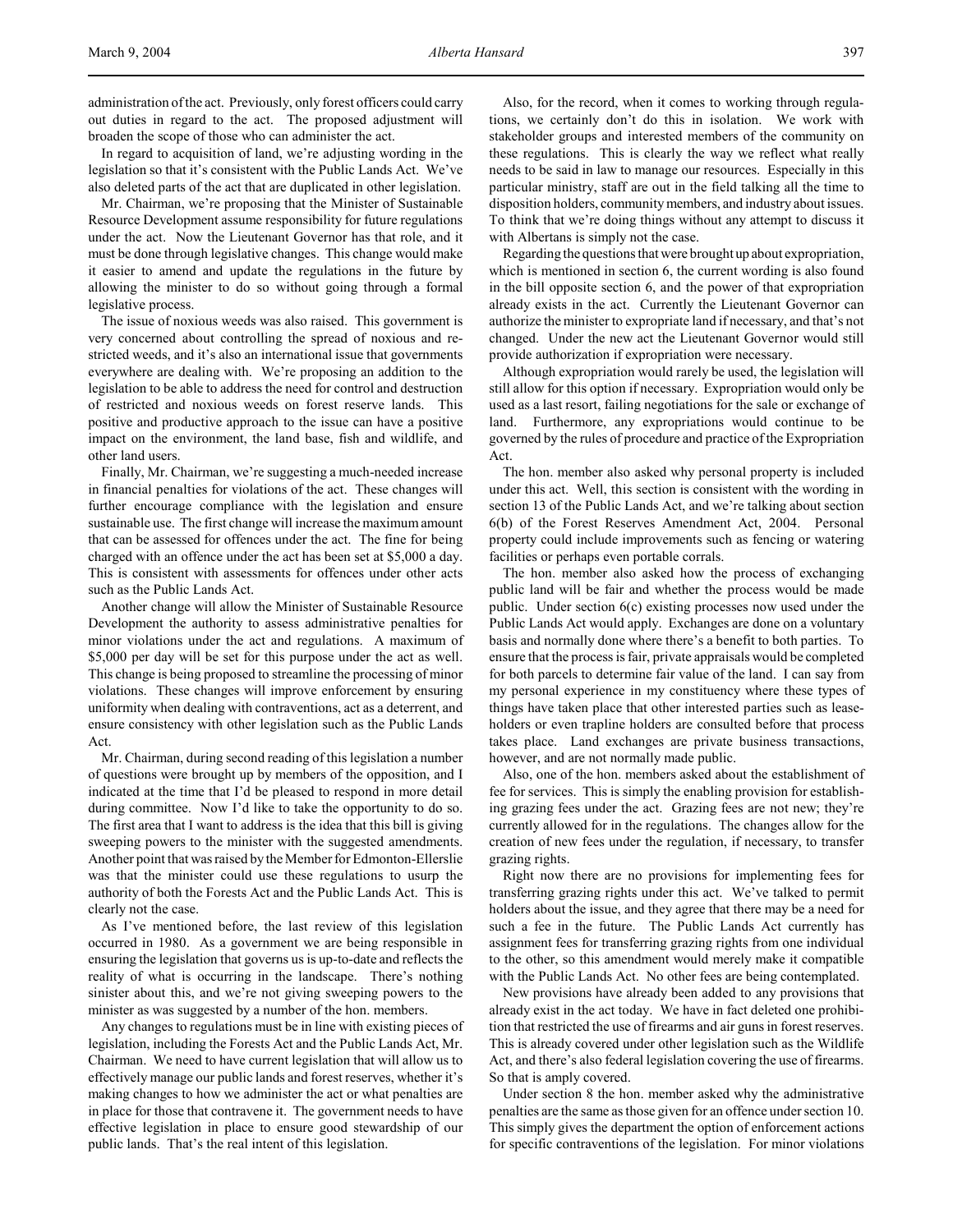administrative penalties would be used. For more serious or repeat offenders a court-imposed fine could be used under section 10. We need to remember that the penalty amounts that are specified are maximums, and penalty assessments in most cases would be less than the maximum allowed. The maximums would be reserved for the more serious offences.

The member also asked about the posting of signs. Again, this is a carry-over of an existing provision in the act. We want to ensure that appropriate signs are used to mark trails to alert the public to livestock grazing. We also want to limit posting of signs by other people for other purposes. We have to remember that this is the wilderness area and we don't want it cluttered up with a lot of unauthorized signs.

#### *3:10*

Mr. Chairman, another issue brought up yesterday concerned who the minister will appoint to administer the act. It was suggested that the minister would be contracting out this administration, perhaps to private companies. This is certainly not the case. Existing staff within the Ministry of Sustainable Resource Development who are professional agrologists will also administer this act.

An issue regarding needed attention being provided to watershed management issues on forest reserves was brought forward in debate. Certainly as a government we, too, are concerned with protecting lands that are a major source of water for the North and South Saskatchewan River systems. That is one of the reasons that we have legislation in place protecting the Rocky Mountain forest reserve. All planning and land management decisions within the reserve are made with attention to good watershed management.

Mr. Chairman, another question was brought up regarding the use of pesticides for weed control. Pesticides are only one form of weed control. Weeds can also be controlled by other methods such as mechanical, manual, or other biological means. Various weed control methods have been used on forest reserve land for years. We simply want to clarify in the legislation the responsibilities for this activity. In regard to weed control the faster you can find noxious or invasive species of weeds, the better and the more effective you can be to control them and prevent their spread throughout the area.

One of the last questions or comments that was raised last time we debated this was the idea that these amendments would make it easier for business or industry to gain unfair access to forest reserves. These amendments clearly do not give industry any easier access to forest reserves. However, that being said, at the same time we will be maintaining the existing rights of users. For instance, the use of an area for livestock raising will not limit or restrict the ability of other users such as recreational users and access by the public.

In conclusion, Mr. Chairman, as I've mentioned, these adjustments that I have outlined will update the legislation to reduce duplication, provide consistent wording within the legislation such as the Public Lands Act, and we have added important new pieces to the legislation that will ensure continued access to public rangeland in the Rocky Mountain forest reserves while ensuring environmental integrity of the land base.

We have held targeted consultations with stakeholders, and they have expressed no major concerns.

Thank you.

**The Deputy Chair:** The hon. Member for Edmonton-Ellerslie.

**Ms Carlson:** Thanks, Mr. Chairman. I would like to thank the member for the responses he gave me to my questions that we had in second reading. However, I'm not completely satisfied with all the responses we got, particularly the one where you talked about

SRD as a normal course of their business having consultation with people in the community. Random or periodic consultation is quite different than when you're taking a look at adding amendments and redrafting a bill, going out and consulting all stakeholders who are directly affected, including environmental groups, which in this case wasn't done to my knowledge.

Then there's the overall concept of this tinkering with this legislation. It's true that the Forests Act hasn't been overhauled for a very long time period. For many years now we've been asking for a complete overhaul of this act because it's archaic in many ways, particularly in the management styles that it puts forward. So we were expecting sometime soon, this year or next year, a process starting that would be like the CASA-like boards, where you bring people from industry and environmentalists and directly affected people like landowners and municipalities into the decision-making to talk about what's working with the Forests Act and what isn't working with it because there are any number of concerns.

We thought that when that happened, the ministry would be taking a look at it from the perspective of cumulative impact for the whole province because everything you do in the forest directly affects every other aspect of our life and our geography and our flora and fauna in this province from water to land management to herd management to people management to recreation management. All of those issues are directly affected and need to be talked about. As we see more pressures in our forest reserves, we need to make sure that the decisions we're making today can be managed and are sustainable for decades to come, not just a short while. It doesn't seem like any of that's being addressed in this particular legislation.

Now, we've got a great deal of concern from the environmental groups that we went out to to consult on this particular bill. One of those for sure was section 4, where the change is to "all forest reserves . . . are set apart . . . for the maintenance of conditions favourable to an optimum water supply," the new addition being "in those reserves." What this talks about then, as we see it, is that SRD is interested in water quality inside the forest reserves but isn't taking any responsibility for impact outside of those reserves. I would like the Minister of Environment to respond to this because definitely managing our water supplies has an enormous impact on water quality across not just Alberta but Saskatchewan and Manitoba, who are also directly affected provinces.

So here we see a time when municipalities are taking a much greater interest in the management of land and watersheds than the provincial government is. The first government that should be taking direct responsibility is the provincial government, and it doesn't seem to be happening here.

A particular concern of the Sierra Club was that the amendments speak to the issue of the government allowing the forest industry to control access to the forest reserves. If you go back in history and take a look at what those reserves were initially set up to do, it was to ensure conservation and protection of water.

You know, the forests are the key to us being able to recapture some of the water that we have lost over time, and they are particularly an integral part of managing our water strategy in the future. We don't see any of this being addressed in this act, and I'm wondering why that is. As we see these proposed amendments coming forward, they look like they're trying to guarantee access to forest reserves for other uses like industry, and we may see future public access denied or management styles denied. So if you could respond to that.

The biggest concern in this bill still is the degree of change there is from taking these forest reserves from a public responsibility over to the private sector, and that really makes it impossible to coordinate an effective forest management strategy. We've seen the impact of some of those recently.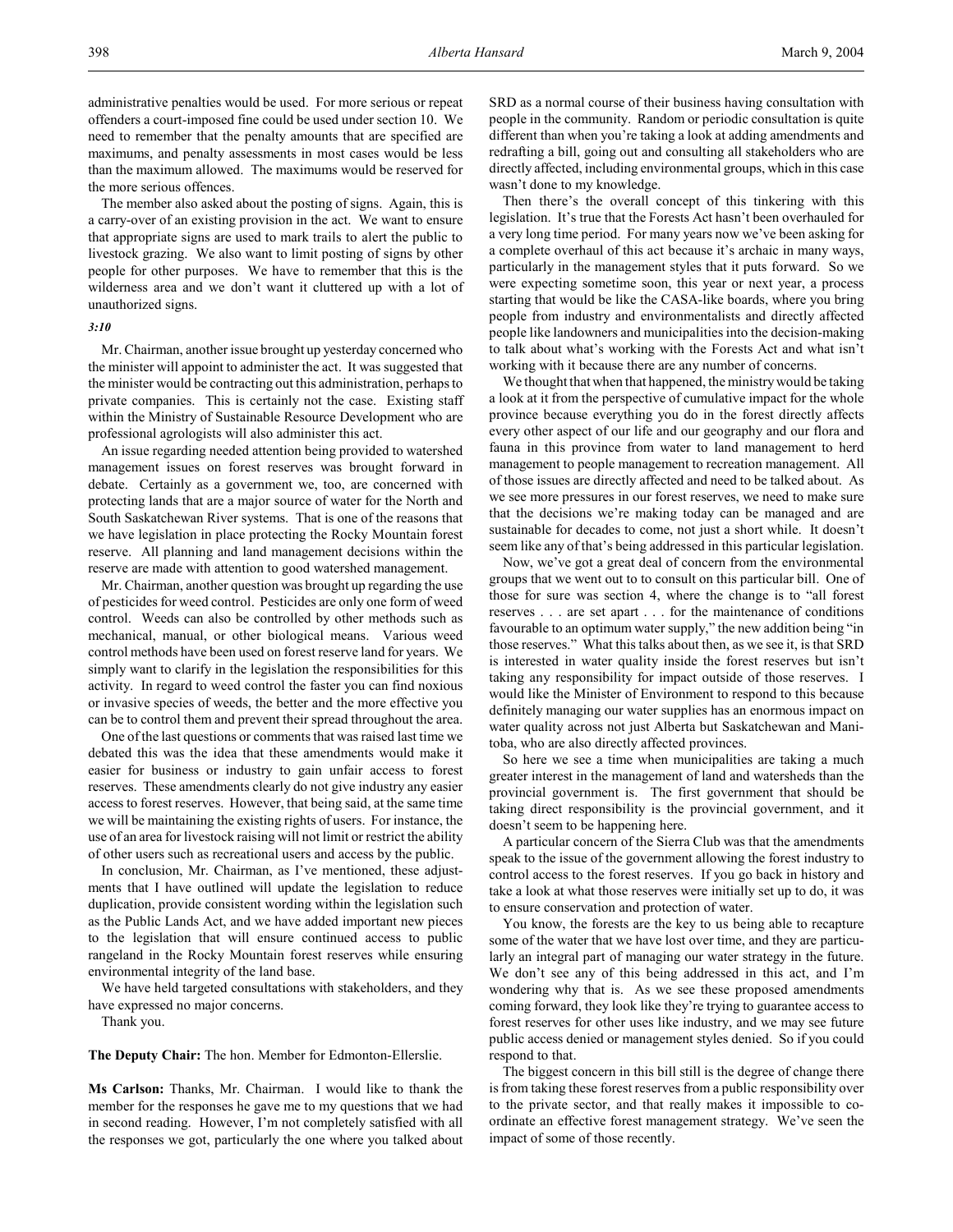We've seen the kerfuffle there was at the Bar C Ranch Resort on the company that was going to go in there and do some selective logging but also some clear-cutting. Bar C fought that, and the community fought that, and ultimately that logging was stopped at least for the time being and for good reasons, most particularly what happens when you log on riverbanks, the kind of soil erosion that happens there, and how you lose your ability to capture the water on the land base and it dries out. It's not good for the forests, it isn't good for any of the users, and it certainly isn't any good for the longterm water management strategy in this province.

This is just for me another indication that SRD has to take back the management of the forests, that we need an overall strategy that focuses on cumulative impact, and that we cannot allow private companies to decide how these forests are going to be managed.

We're also seeing a great deal more interest month by month and year by year in the international market action against companies who are not certified with the forestry standards council, and I've talked about that before in this House. What happens then is that companies cannot compete in the global marketplace, and Alberta is a particularly hard place for companies to get that particular certification. We've heard the minister repeatedly say that he's encouraging the companies to go there, but it's not possible because there are some actual structural impediments in this province to getting FSC certification.

The reason why it's important to get that certification is because forest managers who live up to those principles – there are 10 of them and 56 different criteria – have well-managed forests. When they are unable to do them, then it's a real problem for the long-term sustainability of the forest.

# *3:20*

In Alberta there are two fundamental barriers that forest managers face in achieving FSC certification. One is the lack of a scientifically defensible protected areas network in Alberta. We've said for a long time: make the decisions based on science not based on politics. The second impediment is the inability of the Alberta forest industry to manage forests due to the tenure rights and activities of Alberta's oil and gas industry. So we're seeing these forest industries and oil and gas increasingly come into conflict.

It is the government's responsibility, particularly SRD's responsibility, to take on that role and find some solutions. This is a government that always talks about how pro business it is. Well, they are actually acting as an impediment to successful business in the long term in this province if these companies can't get FSC certification, because many individuals and many other companies are refusing to buy from them. Having protected areas is really important for the certification.

We know and this government knows that the long-term maintenance of biodiversity requires an approach that combines both protected areas and ecologically based management of the industrial land base. When these approaches are integrated, they form the basis of a strong ecological forest management, and that's what's required in this particular case in order for us to actually be able to move forward in a progressive manner.

It isn't just the environmentalists that are complaining about this any more. Now we're starting to see other kinds of reports coming out. There was a scientific report that came out in the spring of 2003 that talks about the disadvantages we're facing in this province when we see the rapid drilling for oil and natural gas along with logging inflicting major damage to our boreal forest and threatening to destroy old growth stands and eroding the watershed basis.

This report is particularly interesting because who funded it was a timber company, Al-Pac. Unlike many of the other more narrowly

focused scientific papers that we've seen, this one did what we were asking for, which was the cumulative impact, and it took a broad assessment of the combined impacts of human activity, including industrial activity there, on the boreal forest. The impact is severe and significant. It threatens the long-term ability of the forest to produce lumber and therefore jobs and therefore revenues for Canadians.

There's been a lot of controversy about this study since it came out in part because of the criticisms of the Alberta government policies that invite oil and gas drilling and logging on the same landscape but fail to co-ordinate them. That is the key piece. It isn't that you can't have oil and gas and logging; you have to co-ordinate those activities. For at least five years in here I've been asking for cumulative impact studies and for a complete comprehensive review of this Forests Act that would bring all parties who have a vested interest in this to the table to find some solutions, but this government is not prepared to do it.

Part of this report also talked about different industrial sectors continuing to be managed by different agencies using different policy instruments. Environmental protection is handled through piecemeal regulations. We truly expected this legislation to address that, but it doesn't. We hear more piecemeal regulation, and from those who are looking at this through an environmental protection filter, we see that it is negligent in many areas.

A final comment that I'll share from this study is that it stated: "The current system of forest management in Alberta is a relic of earlier times. Essentially unchanged from the 1950s, it was established to maximize economic returns from resource extraction in the north." So that's the key problem with this. It doesn't take a look at long-term sustainability.

As we see this unfolding, it certainly does predict some dire consequences for our forests. Certainly, old-growth softwood forests such as spruce and pine will disappear in 20 years, and we'll be totally reliant on tree farming. Old-growth stands of aspen will disappear in 65 years. Habitat, of course, is directly affected by this. Woodland cariboo, which is already a threatened species, will shrink from 43 per cent of the area to 6 per cent. A rapidly expanded network of roads will cause soil erosion, destruction of water and fish movements, and increased access by humans, which leads to more hunting and poaching. Certainly, within the next 50 years we can see timber shortages primarily because the annual harvest rates are currently based on the rate of tree growth without accounting for loss from fire and the activities of the petroleum sector.

So this government needs to wake up and smell the coffee in this regard because they are not taking care of business. [interjection] Well, it's true. They're not taking care of business in Alberta when it comes to managing our forests, and we want to see a complete review of the Forests Act.

I see the former Minister of Environment is just willing to hop to his feet and correct me on all issues, and I certainly hope he will. We've had this debate many times between the two of us over the years, and I'm certainly willing to continue it because out of that some good ideas were brought forward. I am hoping that he will lobby his colleagues in Environment and Sustainable Resource Development to ensure that we start to take a cumulative impact approach to managing the forests in this province and that we see that kind of legislation coming forward soon.

Thank you.

**The Deputy Chair:** The hon. Member for Olds-Didsbury-Three Hills.

**Mr. Marz:** Thanks, Mr. Chairman. I'd like to take the opportunity to respond to some of the comments from the Member for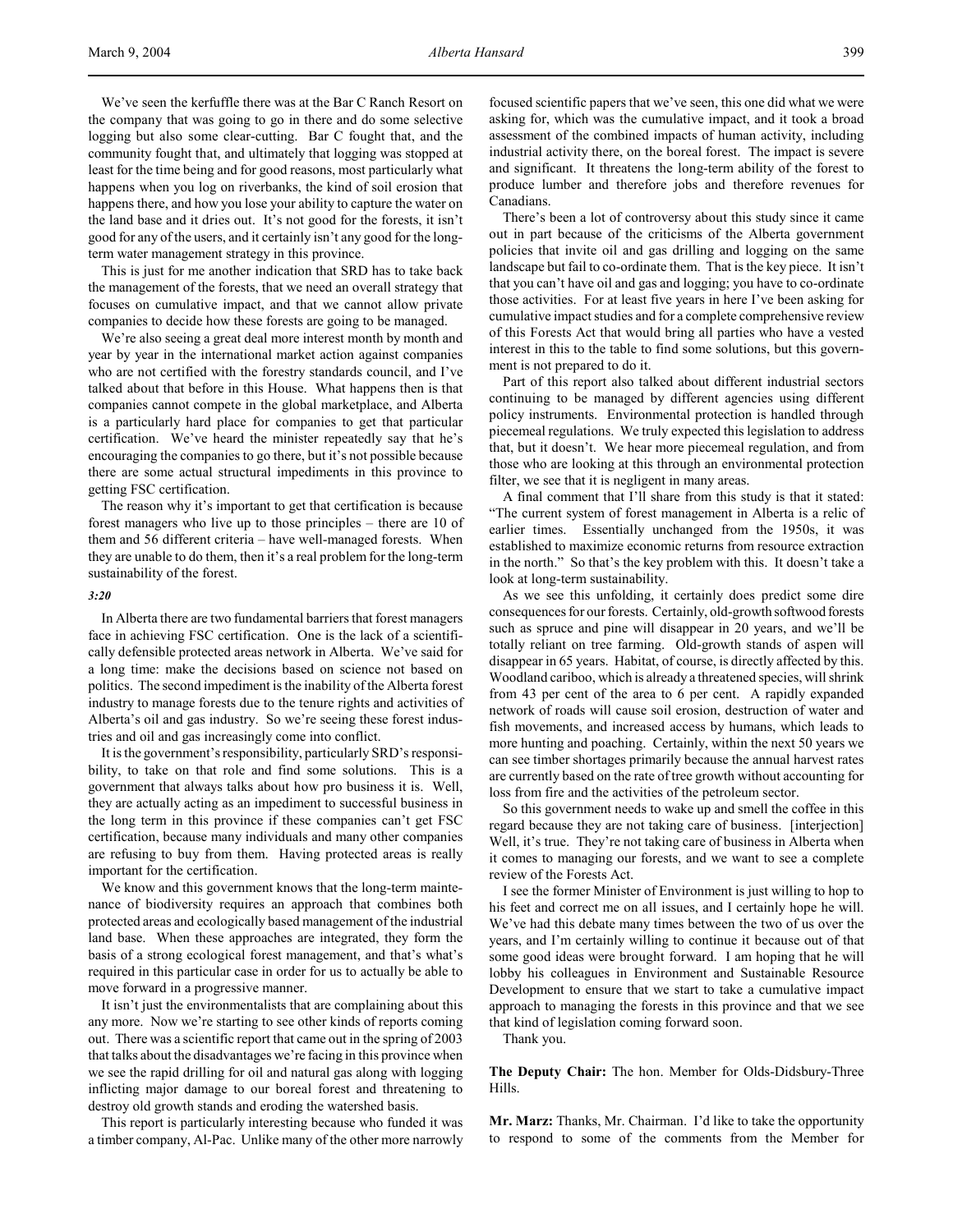She is absolutely correct: this is not a major overhaul that is including everything that opposition members may want to see in the act. This Forest Reserves Amendment Act is merely updating the act to provide the livestock industry with access to long-term, secure, public rangeland grazing in the Rocky Mountain forest reserve and to reflect some restructuring in the SRD department. That's all. That's all we're dealing with.

The other thing, to suggest that no review was done except for what people hear out in the field  $-1$ 'd just like to assure the member that we have completed a targeted review, as I mentioned before. I didn't mention the stakeholders that were involved in it. I will highlight them now. They were the grazing and livestock producers, the Alberta Outfitters Association, the Alberta Beef Producers, Alberta Fish and Game Association, Alberta Grazing Council, and the Western Stock Growers' Association, and all the grazing permit holders. Out of those consultations, as I said before, no major concerns were brought forward to us.

As I said before, we're not restricting or allowing more use or less use by other stakeholders through this act. So we're not affecting recreation users. We're not affecting the forestry with the permits or leases they have in the area or the oil and gas sector long-term commitments that have been made to them. This act is not dealing with that. It's not proposing to deal with that. It's merely proposing to deal with the changes in the department as well as long-term arrangements for grazing leaseholders.

With that I'll take my seat. I think we've addressed the situations that this act addresses, not other things.

# **The Deputy Chair:** The hon. Member for Edmonton-Centre. *3:30*

**Ms Blakeman:** Thank you very much. In listening to the sponsoring members, there are two areas that are concerning me. One is around the addition of the words "and . . . personal property" to section 6(b). The member has talked about it and explained that this was anticipating possibly the need to incorporate things like corrals or sheds or watering troughs, that kind of thing, but to me this is just too loose and too large and too easy, I think, to misunderstand what's being intended.

Generally, when you get something that needs to be narrowly defined, it is in fact found in the definitions. There is no attempt here to add a definition of what's anticipated by this bill to mean personal property. I might suggest that it probably needs to go into a definition section here because this is just too large and could be interpreted to mean a wide variety of other things beyond sort of stationary property. It's certainly not what I would have thought of when I originally read this. So I'll charge the sponsoring Member for Olds-Didsbury-Three Hills to look at that.

The second issue that's giving me some concern is the removal of the prohibition relating to behaviour and traffic in the forest reserves and the use of firearms and air guns. Now, the member has said: well, no problem; this is actually covered under some other related acts. My concern is: can the member reassure the House that the discussion of the use of firearms and air guns in these other acts – one, which other acts? Two, is the prohibition as strong or stronger than what was in this act prior to the removal of the prohibition that's anticipated in Bill 13?

So those are the two quick issues that I wanted to raise with the member. My thanks to the Member for Edmonton-Strathcona for allowing me to leap in on that one.

Thank you, Mr. Chairman.

**Mr. Marz:** On the question of the compatibility – is the legislation as strong or stronger on firearms? The act that it's covered in I think I mentioned is the Wildlife Act. I don't have the answer right now whether it's as strong or stronger, but I would presume that certainly federal firearms legislation, according to what most Albertans feel, is amply strong enough to deal with firearms control in any part of the province, including public lands or forestry.

Section 6(b): I'll have to get that answer back to the member at a later date.

**The Deputy Chair:** The hon. Member for Edmonton-Strathcona.

**Dr. Pannu:** Thank you, Mr. Chairman. I rise to speak to Bill 13, Forest Reserves Amendment Act, 2004, in the Committee of the Whole stage of debate. I've been listening with rapt attention to comments being made by hon. members of the House on Bill 13, and I think the hon. Member for Olds-Didsbury-Three Hills is right. Although it amends the existing Forest Reserves Act, it's really minor in the scope of what it amends, which in itself perhaps should be deemed as a bit of a problem. This existing bill has not been updated for a long time, and I think it did deserve more extensive updating.

So the narrow scope of the amendments being proposed by way of Bill 13 itself raises questions about whether or not there should be more regularized periodic updating of the bill that's part of the amendments so that the government is obliged every five years or so to return to it to see whether or not the bill works and works well and then can proceed with updating the existing legislation.

That being said, yes, it restructures the authority within the Department of Sustainable Resource Development. In my view, it gives far too much authority to the minister, moves it away from the council of ministers into the hands of the minister, so the minister gets, in my view, an unduly large amount of authority through this restructuring.

The second concern that's been articulated here I guess by several members of the House has to do with the arrangements with respect to who will be responsible for management and the ability of the minister to appoint whomever he sees fit to provide those services. The sponsoring Member for Olds-Didsbury-Three Hills has himself drawn to one of these concerns expressed earlier by another hon. member that the government might be thinking of contracting out, you know, such activities.

Although the member assures the House that that's not the intent, there is nowhere in the amendments that such assurance is contained. If that is, indeed, the case, then I think there's a need for clarification and a clear commitment on the part of the government that appropriately qualified members of the public service who do provide these functions will be the ones who'll be providing these functions.

It gives the minister, in my view, a free hand in the way he or she wants to deal with the question of who has that responsibility. Certainly, environmental groups have a great deal of concern about the downgrading of the protections that these reserve lands deserve if appropriately qualified personnel are not the ones who have that responsibility.

So that certainly remains a concern. The bill is rather ambiguous, to say the least, and silent on the issue of giving a clear undertaking or assurance as to who these people are who'll be providing those important services required for protection.

Another concern that's been expressed to us while we have been consulting with various groups has to do with the restricting of the penalties to administrative penalties. Regardless of the nature of the damage or the infraction, regardless of the seriousness of it, the administrative penalty doesn't leave concerned citizens or groups or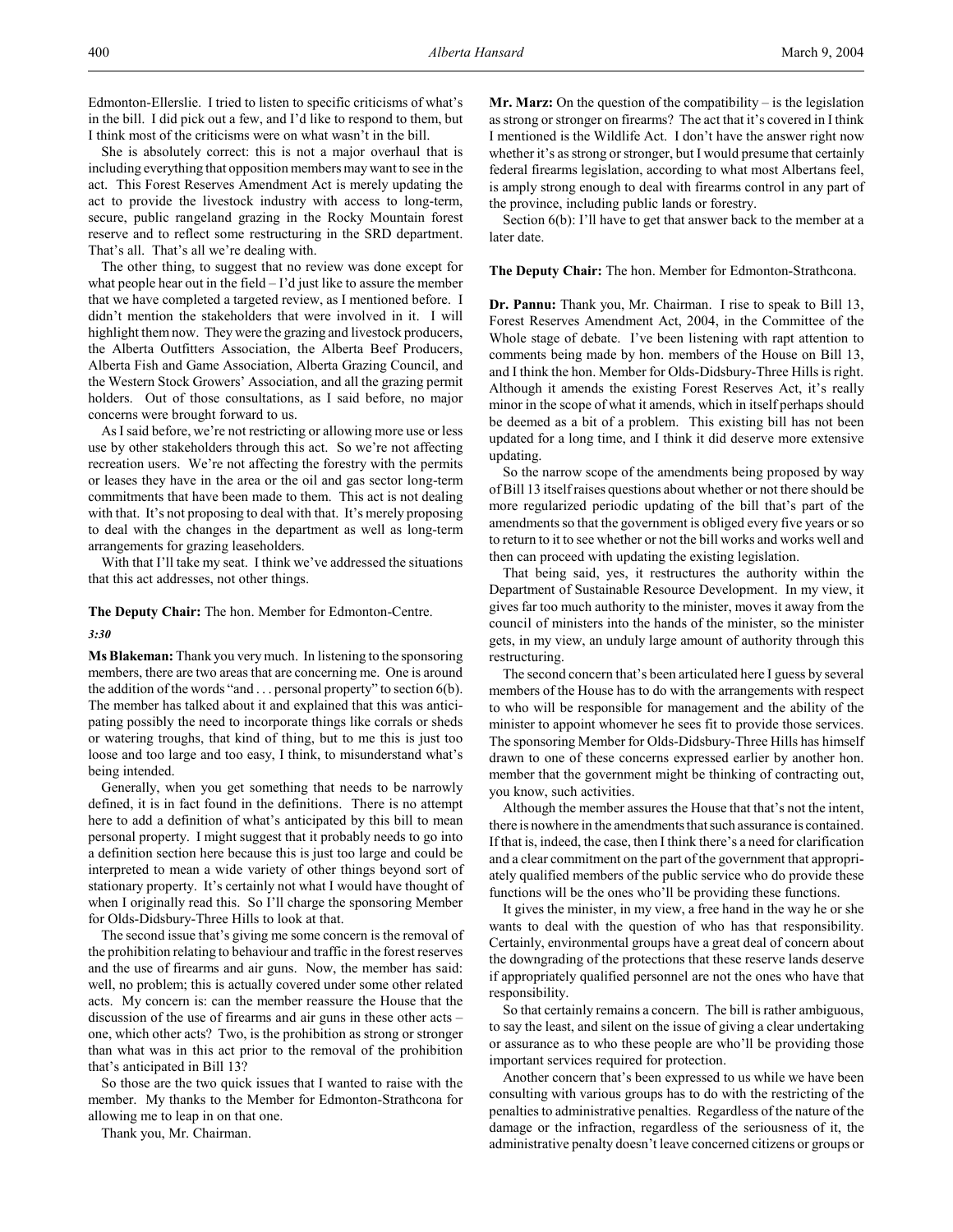#### *3:40*

Another concern, Mr. Chairman, has to do with the reference to streamlining of the process. I guess more in these news releases the claim is made that this is supposed to streamline the process. I don't think streamlining means giving more authority and discretion to the minister. I don't see how that can streamline. It certainly strengthens the powers of the minister, but it doesn't necessarily provide the kind of streamlining that Albertans concerned about the future of forest reserves and the protection of watersheds contained in them are really interested in.

So the bill is really quite open to interpretation by the minister and doesn't really give enough assurance to concerned groups and citizens about what the bill's scope is and how it's likely to strengthen, as a matter of fact, the provisions for providing conservation of wilderness areas in Alberta.

The one positive feature of the bill that needs to be mentioned I think is in 1(a), where the words "for the time being" are struck out. I think that's good. It takes the notion of the temporariness of the legislation, the transience out of the way, so that certainly is, I think, a good feature whereas the forest reserves status part of the bill seems to be diluted and weakened by allowing the minister to appoint anyone employed by the Crown rather than just forest officers to administer the act.

The bill also, of course, restricts maintaining favourable conditions for optimum water supply to the confines of the reserve thereby weakening watershed management. This change means any impacts on the water supply downstream from the reserve now can be disregarded. I think that's a concern that's been expressed to us as we consulted with the various groups, and I want to certainly put on the record that that, indeed, seems to be one of the serious weaknesses of the amendment. As a matter of fact, the amendment seems to weaken that aspect of the existing legislation.

We have received other comments, one of them actually from someone who has worked with the World Bank on related matters and has some interesting comments which the hon. member who is sponsor of the bill may want to address. It has something to do with the maintenance of optimum water supply. The comment that we are getting is that while it is important to maintain optimum water supply in those reserves, the other concern is that the primary purpose of our forest reserves with regard to water supply would be the maintenance of an optimal water supply for the areas well beyond the reserves for the downstream user areas. There is little if any use of the water resource within the reserves, and the main users and beneficiaries would be the downstream regions. So that's a concern.

Unless I misread or misunderstand the amendments proposed in Bill 13, this bill seems to display a lack of understanding of the purpose and function of forest reserves with regard to water supply, and if it's not lack of understanding, then it seems that there is an intentional sort of element there to downgrade the importance of the forest reserves with regard to water supply. So one way or the other I think that matter needs to be addressed. Even the Alberta environmental network's own plans under the water for life strategy, under the goal of healthy aquatic ecosystems, one of the medium-term actions is to "update water quality programs to support watershed protection and planning."

Now, although the water for life strategy is not necessarily a perfect strategy, there's a clear intention in it to improve the watershed protection, and the forest reserves are the most important watersheds for the water supply in southern and central Alberta, where most of the population is concentrated. So that, I think, is a problem with this bill. It seems to focus attention on water conservation just within the reserve and not downstream. The proposed change is of special concern at a time when oil and gas exploration and production, clear-cut logging, and largely uncontrolled motorized recreation are an increasing threat to the forest reserves and particularly to the maintenance of an optimum water supply.

Another concern is that the upland areas usually do not benefit from the awareness, stewardship, and engaged actions of local watershed stewardship groups since there is no local population. Therefore, the government – i.e., Sustainable Resource Development – should be the steward of the reserves and the protection of water supply.

There is a concern, I guess, from communities such as the city of Calgary. I think the mayor of Calgary, if my information is correct, last year had written a letter expressing his great concern over the impact of motorized recreation use in the Ghost-Waiparous area, which is in the forest reserve.

One last point that I want to make, Mr. Chairman, has to do with user fees. There's quite a wide latitude given here to the minister to impose all kinds of user fees on people: loggers, ranchers, campers, grazing contractors, tourist facility operators, who knows what. That really opens wide the opportunity for the minister to impose new user fees or to increase the cost to the users by the excessive power that the minister has to change or introduce those user fees at will.

So those are some of the concerns that I have and some of the concerns that have been shared with us during our consultation process with various interested stakeholders and parties.

I look forward to further debate and, hopefully, debate on the amendments that might be proposed here to Bill 13. With that I close my remarks for the moment, Mr. Chairman. Thank you very much.

**The Deputy Chair:** The hon. Member for Olds-Didsbury-Three Hills.

**Mr. Marz:** Thank you, Mr. Chairman. Just a couple of comments to the member concerned about contracting out. I believe he was referring to the administrative work. Well, section 3 clearly states that

the Minister may appoint, from among employees of the Crown in right of Alberta, such individuals as the Minister considers necessary for the administration of this Act and the regulations, and may, in writing, specify their positions.

So it's clearly stating that it's employees of the Crown that he's talking about, not that I would see anything seriously wrong with contracting anything out if it's appropriate to do so. It's the end and not the means by which you do things.

The act doesn't refer to anything at all that would lead anyone to think that with this act the minister is looking to appoint someone from outside government or to contract out. Clearly, it seems like there's more being discussed about what's not in this act than what's actually in the act. It's pretty simple and straightforward.

Other than that and the administrative penalties, which I covered before, I'll go through *Hansard* and look at it very closely to see if there are any other questions that I've missed, and if there are, I'll address them in third reading.

#### *3:50*

**The Deputy Chair:** The hon. Member for Edmonton-Gold Bar.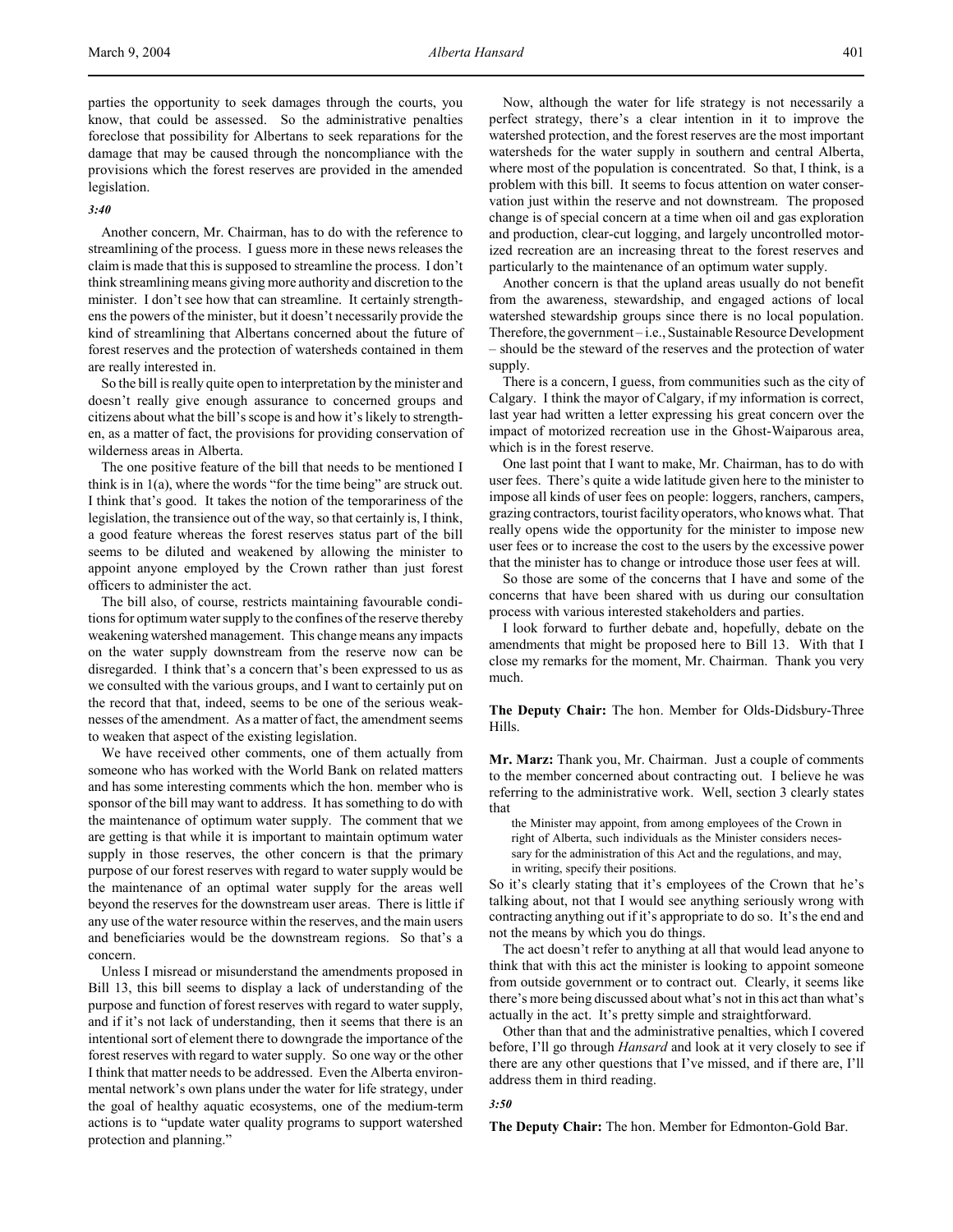There are many questions, and I think the first one is: what are the forest reserves now? One hears conflicting reports; it sort of depends on whom you talk to. There are those who think that the forest reserves we presently have are not large enough to sustain the capacity we have now in the wood fibre industry.

We are hearing over and over again from this government not about stability but about sustainability. I believe they changed their buzzword from stability to sustainability because of the hon. Member for Lethbridge-East's sound idea, prudent idea regarding the stability fund. So now we have this whole issue of sustainability, and whenever we look at Bill 13, we have to wonder: are forest reserves in this province sustainable? Can we rely year after year on the timber harvest? Is the timber harvest enough to meet the demand?

Now, we look at what has happened in other markets in other parts of the world. California certainly comes to mind. In California there was a heated battle in regard to certain wildlife, the spotted owl, and how it relied on old-growth forests to maintain its habitat. Now, the logging trucks in some cases in California have stopped. The chainsaws have been silenced, and in the last 15 years over 60 mills have closed.

So if the harvest of the timber was reduced – and in some places it was significant – who made up the shortfall? One of the places where suppliers came, of course, was to the eastern slopes of Alberta to what we fondly call the Subarctic boreal forest. This was a new area to harvest timber, wood fibre. Californians have changed their ways, and certainly there have been at least short-term significant economic benefits to Alberta along the eastern slopes and in the north.

When we're debating this bill, we're also debating the future of forest reserves and how much will be left. We can talk about having the heritage savings trust fund, but, in a way, having stands of harvestable timber is a trust fund too.

When we look closely at this act in committee, this act would now apply to all forest reserves in the province, not just those established after the year 2000. I said earlier that it gives sweeping powers. Well, it certainly does. It gives sweeping powers to anyone in government that the minister assigns to deal with forest reserves, not just to forest officers. This is in section 7, for those who are interested.

A question that I have again for the record is: why does section 6 reorganize the acquisition of land the way it does? Is it in order of preference: expropriation, purchasing or otherwise acquiring, or exchanging, being subsection (c)? We are also looking here at permitting the minister to "purchase or otherwise acquire any estate or interest in land and any personal property in conjunction with it" whenever it is of any interest to the administration of a reserve. That's pretty general, and if I could have some more details on that, Mr. Chairman, from the hon. Member for Olds-Didsbury-Three Hills, I would appreciate that.

Now, I have many other questions. Some of them have been addressed previously by the hon. member, and some of them have been asked by the hon. Member for Edmonton-Ellerslie. But in regard to the previous speaker, the hon. Member for Edmonton-Strathcona, and his quest for information in regard to the minister

and user fees for services, well, I have to correct that hon. member. User fees are taxes, another form of tax. How will these tax increases be implemented?

Now, certainly there are questions surrounding the administrative penalties in section 8. They are as high as the penalties for offences in section 10. An explanation of this I think certainly would be in order at this time, Mr. Chairman. When we look at the concern that has been expressed by many people, whether it be on the editorial pages of our daily papers, whether it be in various reports, we have to consider and question whether this bill is right for Alberta forests and right for those who make their living from the wood fibre in those forests. There has been, as I said, various expressions of concern about the timber shortfall and our annual harvest rates.

In conclusion, Mr. Chairman, I think we have to make sure that there's a little bit of spruce for the moose. The spruce and the moose are part of Alberta's heritage, and the moose would have no place to hide if some of the forest practices were to continue and we were to clear-cut. I don't know where they would hide. [interjection] No, there wouldn't be much cover for a moose in the Drumheller-Chinook constituency; that's for certain.

### *4:00*

With those remarks, Mr. Chairman, I will cede the floor to any other hon. member of this Assembly who would like to participate in the debate, but I, too, would have to caution all members that we have to make sure that this amendment, Bill 13, will provide the sustainability not only for our forests but also for our environment. Thank you.

[The clauses of Bill 13 agreed to]

[Title and preamble agreed to]

**The Deputy Chair:** Shall the bill be reported? Are you agreed?

**Hon. Members:** Agreed.

**The Deputy Chair:** Opposed? Carried.

# **Bill 16 Residential Tenancies Act**

**The Deputy Chair:** Are there any comments, questions, or amendments to be offered with respect to this bill? The hon. Member for Grande Prairie-Wapiti.

**Mr. Graydon:** Thank you, Mr. Chairman. I'd like to answer some of the questions that were posed at second reading by the hon. Member for Edmonton-Gold Bar. Just a couple of questions that were posed. I know he's been in contact with the staff and had some of his other questions answered, but I will answer the two that were on the record.

The first one dealt a lot with whether the Residential Tenancies Act applied to construction camps, camps that are sometimes set up out in the forest where people can stop in for a night or two nights if they're working on a seismic project or working on a drilling rig, that kind of thing, and other camps for bigger projects that might be located around Fort McMurray, for example.

Basically, the Residential Tenancies Act applies if the occupant is paying the bill himself. So if you check into one of these camps and you're paying on your own expense account or your own credit card, I guess, the cost of that accommodation and meals for the evening or two or three days, or whatever the case may be, then the Residential Tenancies Act would apply. If your accommodation costs are

proceed with caution.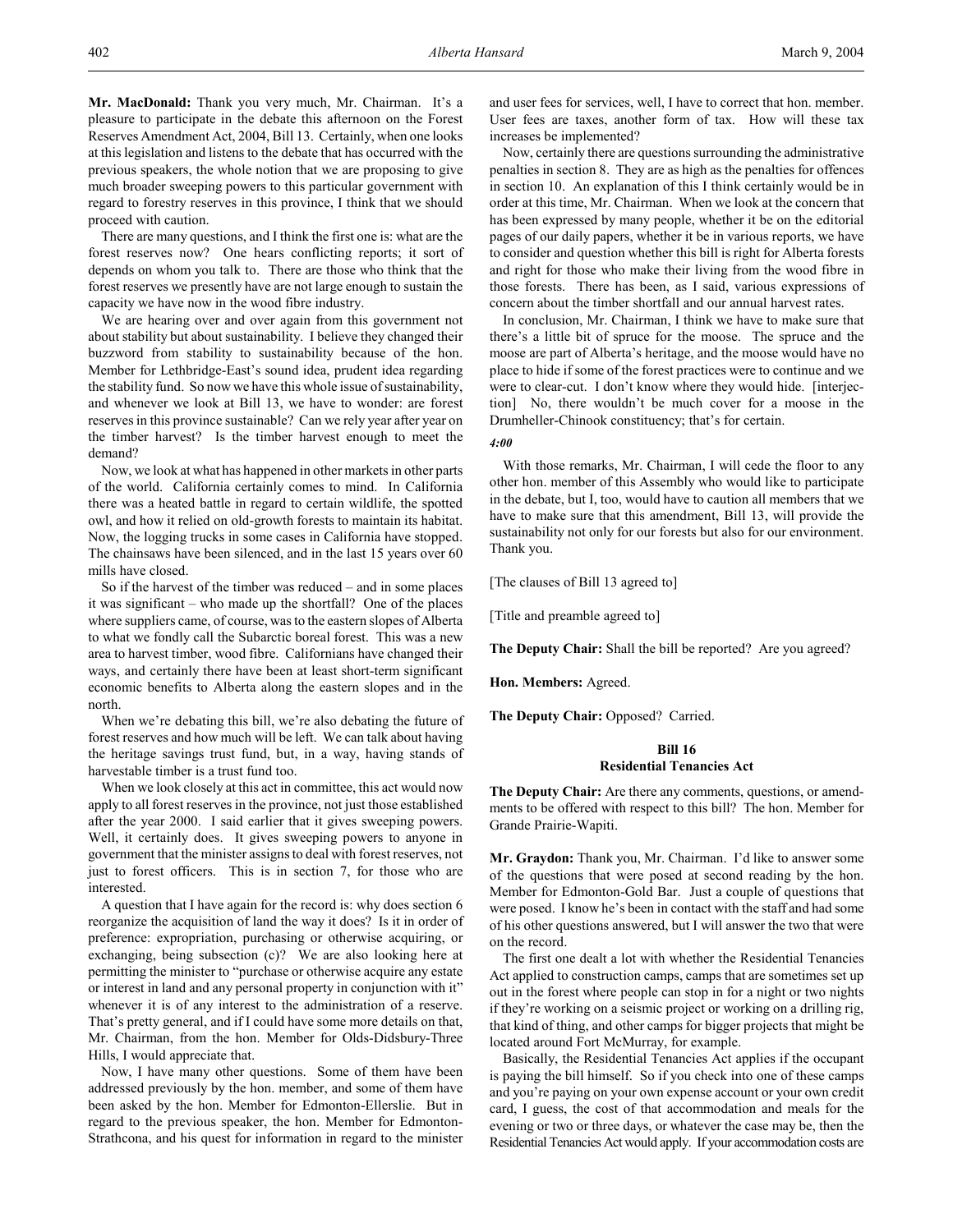being paid for by your employer, then the RTA does not apply. That kind of answers that question.

The other question that was asked was around whether landlords do evict tenants for filing complaints to the department, whether there's been a history of that. Accurate figures are probably hard to determine because all evictions are not necessarily reported. There have been some, only a very few, mind you, but probably a few because if you felt that you were going to get evicted, that might temper your desire to file a complaint. Certainly, over the past year there have been at least three cases where people have come forward and said that they felt that they were evicted because they had filed a complaint against the landlord.

Hopefully, the changes that are in this act will remove that fear, and people, if they have a legitimate complaint, will feel comfortable in filing that complaint knowing that that won't result in an eviction notice coming their way.

So those are really the questions that I noted in second reading, and with that we'll see if there are any more coming forward in committee this afternoon. Thank you.

**The Deputy Chair:** The hon. Member for Edmonton-Centre.

**Ms Blakeman:** Thanks very much, Mr. Chairman. I'm pleased to be able to join in this debate in Committee of the Whole for Bill 16, the Residential Tenancies Act. Next to maintenance enforcement I think many of us serving in this House get a very high number of calls on renters and owners and the issues that come around this, so it's nice to see a revisit and an updating and a revamp of the Residential Tenancies Act.

This is an important act to a lot of people because it gives them a context for their homes and helps them gain some understanding and some stability knowing what the rules are about how everyone is supposed to conduct themselves, and that's critical. We're talking about where people live, where they need to feel safe, where they go after work. It's their sanctuary. So there needs to be an ability for people to feel that there's fairness in the system, that they can get a hearing, that the rules are such that they're there to protect them but that there are also some expectations, some responsibilities built into the process.

To be honest with you, I think both parties that tend to be involved in these, that being the landlord and the tenant, are equally capable of creating tremendous disruption in the other party's life. It can be very disruptive and certainly perceived as unfair, although it's perfectly legal, by a good tenant to get the three months' notice that they have to vacate. You know, they didn't want to vacate. They may have been perfectly happy to live in that location for an extended period of time, for years to come, but for whatever reason the landlord wants the space, and with the 90 days' notice on a monthly rental they're able to give notice to vacate and have the tenants get out.

On the other side of things are tenants that don't take care of the place. They vacate, and you go in and go: "Oh, my goodness. It's hard to believe anyone could make such a mess out of a place in such a short period of time." So each party can certainly create a great deal of disruption and heartache and financial difficulty for the other.

There are a couple of areas in particular that seem to come up for my tenants. One is the disposal of property. For many of them, often with mental health issues underlying whatever other issues are bubbling on the surface, it's very difficult for them to find another place to live. Disposal of their property, which, frankly, can be in a couple of black garbage bags – nonetheless, that's the only property they have. They need to know or want to believe that it's going to

be cared for until they can come and pick it up. So any ability to do that is appreciated.

I do see changes that are contemplated here, but that's mostly around making it easier for landlords to dispose of property. I often get heartbreaking calls in the constituency office from people who found their belongings in the alley. They'd been put in the garbage. I wish there was some way that we could deal with that in a way that was a bit more helpful to people.

Part of what I like in this updating of the Residential Tenancies Act is that it is contemplating not forcing people to end up in court to resolve their disputes. The truth of the matter is that many people don't bother going to court. They just give up. They walk away and they say: "Okay. Forget it. I lost money there. I learned a lesson. I'll never make that mistake again." And hopefully they don't. It seems to a large degree that it's not the individual landlords, the people that own one house with a main floor suite and an upper suite, that tend to go to court. It tends to be the larger companies that have large apartment buildings or the walk-ups, and they're in the business of this. They have lawyers on retainer, and off they go.

*4:10*

I think there's an inherent problem in what's been set up here, and it's partly to do with the work that's being contemplated by the Member for Calgary-Currie; that is, if we are looking to try and resolve some of the housing difficulties that we have, particularly in the larger metropolitan areas of Edmonton and Calgary but also, I think, in some centres like Grande Prairie and Fort McMurray, Red Deer possibly, Lethbridge, where we're trying to get more housing possibilities for people, part of that is around the secondary suites. A lot of them exist; very few of them are legal and are acknowledged as legal.

As we try and draw these people out and get these suites to be legal, to conform to building codes and fire codes and things like that so that people are safe where they live – again, part of what I started out talking about; we want people to feel safe in their own homes – those secondary suites tend to be in individual houses. We're talking about what I would call the small landlord, not that they're small in stature in any way but that they're dealing with a small number or limited number of rental accommodations. We're not talking large companies that have, you know, hundreds or thousands of rental units. It's these smaller landlords that we're trying to I think offer the option of not having to go to court but trying to set it up so that they can make use of the mediation/arbitration service that is the new addition to this act and is contemplated by what's in this act.

There is a problem that has been transferred and brought forward from the other act that I would like to have the sponsoring member look at. A couple of issues here. One, if we're going to be setting up an arbitration/mediation service through the landlord and tenant act – "an alternative dispute resolution mechanism" is how it's referred to in the act, and this is under section  $70$ , I think  $-$  I'm making a plea here that we pay the mediators and arbitrators a reasonable amount of money so that we get professional people doing this job.

# **Mr. MacDonald:** I can't do it?

#### **Ms Blakeman:** No.

Let's face it. If we're trying to move this into a legitimate process that is to be regarded as an alternative to court, we have to take this seriously. At this point, given that it takes literally thousands of dollars to become qualified as a mediator in particular, to expect somebody to work for several hours for \$50 is not reasonable.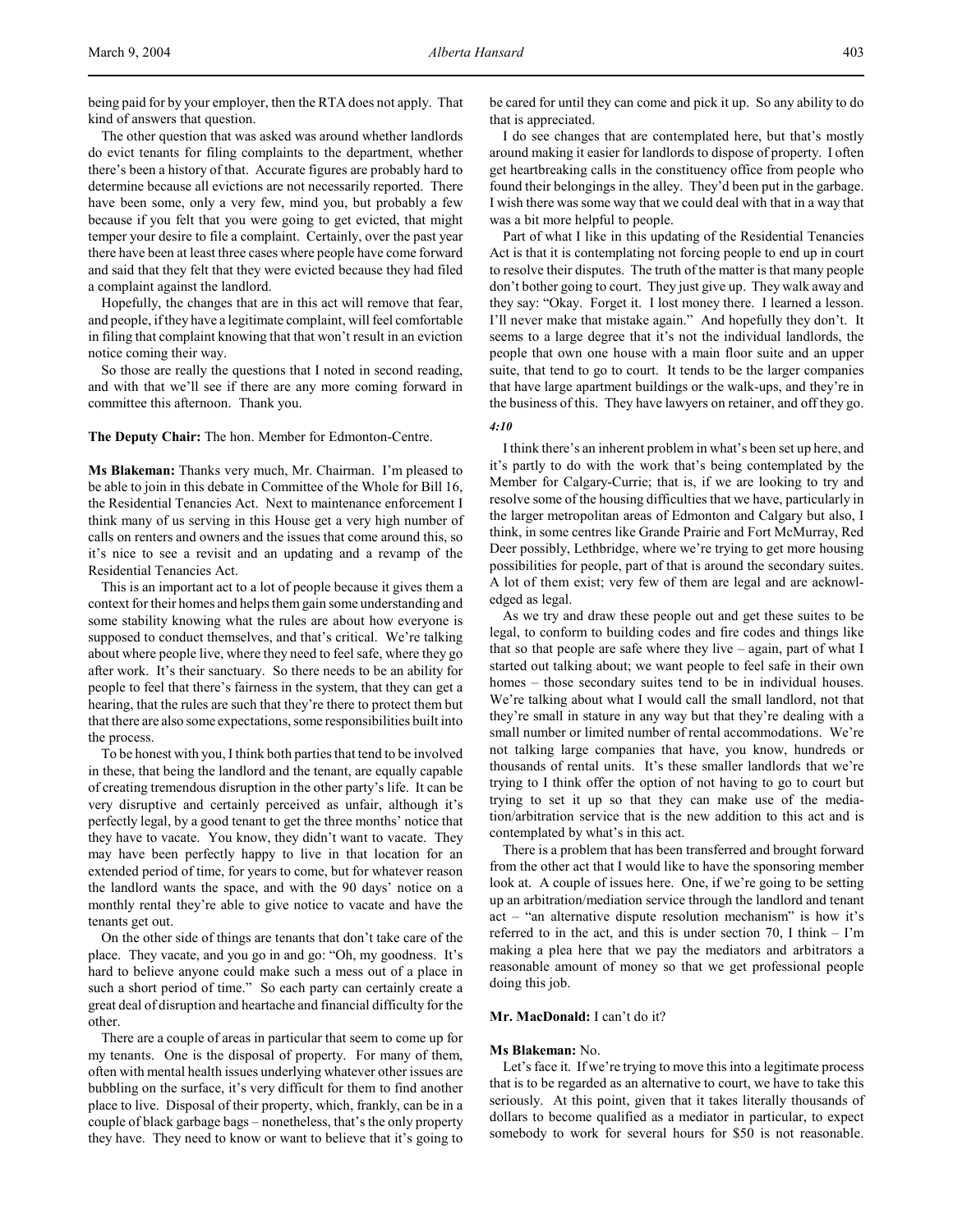I know that in some of the other areas that have been set up and changed through amending legislation in this Assembly, recently coming through the Justice minister, there have been higher charges in small claims court, for example, hoping that people will shift over to a mediator. But, you know, it's two hours' worth of work for \$50. People are supposedly being charged \$100 for small claims court so that that'll pay for that service. Well, it's just not taking this seriously. So I'm putting in a plea that we pay these mediators what they're worth, and frankly at this point a going rate for a very reasonably priced mediator would be in the \$150 an hour range because there is an expectation that they're coming prepared, so there is prep time that's considered inside of that hourly rate.

I mean, let's put this in context. If we're talking about going to court and the cost of the courtroom and the CAPS officers and the judge and the lawyers and the lights on in the building, we're certainly talking significantly more than \$150 an hour. So let's balance this against what it could cost us if people end up in court, what it costs the taxpayers to support that system. If we're going to want people to use an alternative dispute mechanism, then we've got to be willing to invest at least a reasonable percentage of that amount of money into it.

What I see here is that there is a timing problem specifically. Where my concern arises is out of section 30 of Bill 16, and that's the carry-over. Specifically, it's section 30(3). It's talking:

If a landlord terminates a tenancy by serving a notice under subsection (1) and the tenant has not vacated the premises by the time and date set out in the notice, the landlord may within 5 days after the termination date apply to a court for an order confirming the termination of the tenancy and for any remedy that may be granted under section 26.

What happens here for most of these what I'm calling smaller landlords is let's say that they have a situation where somebody doesn't pay their rent. Okay; fine. By the time you get to them and say, "You haven't paid your rent," there's a good intention that people, in fact, want to stay there. Okay; fine. They're going to try and find the money, borrow it, get a second job, whatever. They'll try and come up with the money. Well, at a certain point it becomes clear that they're not, and you as the landlord go and serve the notice of the 14-day eviction notice on them.

This is where the timing problem starts to come in. At the end of the 14 days you go back to the individuals, and they go, "Yeah, sorry; we really wanted to stay, but we just can't come up with the money, and since we can't, we understand that we're under an eviction order, and we'll get out right away now." Okay; fine. Then you find out two or three or four or five days later that, in fact, they didn't leave. You may not necessarily live close enough or be able to go and visit to find out that the tenants did not vacate. You've now passed that five-day portion, and everything you've done up to now is null and void.

Well, you only make that mistake once. Henceforth you will always make sure that you get all the court documents in place and you enforce them rigorously right off the bat. That's where you create that animosity, that hostile environment that you didn't need to do.

I question why the five days is there. We've gone back and asked the department what the reasoning is behind it, and the reasoning we were given was: it was in the other bill. Well, that's not very helpful. But it had to do with the required three days' notice that the court requires plus the anticipation of over a weekend. That's giving you the five days.

My point is: why do you need the limitation of the five days at all? If the landlord has already gone to the work of getting the 14-day notice and they've served it on the people, at any point that they discover that the people didn't leave, they should be able to then go to court and make use of the court to force the eviction of the people. But when you enforce that five days, it just means the landlord has to go to court right away. They can't take advantage of any option to wait to try and work it out with their tenants and use any kind of alternative dispute mechanism. Why bother? They just immediately go straight to the court because they're not going to lose that money.

I mean, part of the other thing that's coming into play here is that as soon as you're going to go and file in court, it's going to cost you more money. So as a smaller landlord you're out the rent money at this point. Who knows? You may be out the damage deposit if there was, you know, substantial cleaning to happen or any damage that happened, and now you're having to consider an additional \$100. So, of course, you're going to hesitate. Of course, you're going to work with the tenants and try and get them to leave or get them to come up with the money, which means they're going to continue their tenancy; right?

But as soon as you put that limitation of the five days on them, they have to act, and they have to act inside of that court system. It forces them into the court system rather than giving them the time to try and work it out with their tenant and take advantage of any kind of alternative dispute mechanism that can be made available to them.

#### *4:20*

I hope I've been able to lay this argument out. It does get complicated and tedious, and I apologize for that. But I think that if we are talking about a situation where we're trying to draw out people that have suites in their houses or own one or two singlefamily detached residences where there are some suites in there, we're trying to offer an alternative dispute mechanism to them, and we're trying to get these secondary suites legitimate, on the books so to speak.

We need to recognize the situations where we're forcing average Albertans into a hostile environment, where they will go to the courts first because they've learned their nasty lesson and they're not going to get ripped off that money again. Let's face it. For many smaller landlords that \$1,000 or \$1,500 is a significant amount of money, and they don't want to be out that money. But when you squish them in with that five-day requirement, they don't want to have to go back and start all over again, and if they don't act, then they lose the option of being able to have the courts help them. They're going to go for the courts. They're going to go for that more hostile environment.

I think that's not the attempt that's being considered here. It's giving those smaller landlords the option of being able to work with their tenant to give everybody the opportunity to take advantage of noncourt proceedings, using the courts as the last resort rather than as the first resort. But you only make those mistakes a couple of times before you start going, "I don't have any more options as a small business owner," if you want to call an individual landlord that, before they're going to be forced into that situation of using the courts first. Well, that totally takes away any possible option of using an alternative dispute mechanism because that's to come before they go into court.

So I'm asking the sponsor of the bill to have a look at the situation that's being created here because I don't think that's what, in fact, he was anticipating. I think the purpose of this bill is to try and promote an alternative dispute mechanism, not to reinforce a situation that's making it almost impossible to take advantage of it.

I think the government needs to understand that they're forcing people to be hard-hearted here. It's that situation I talked about where the landlord feels that they've been ripped off. They're not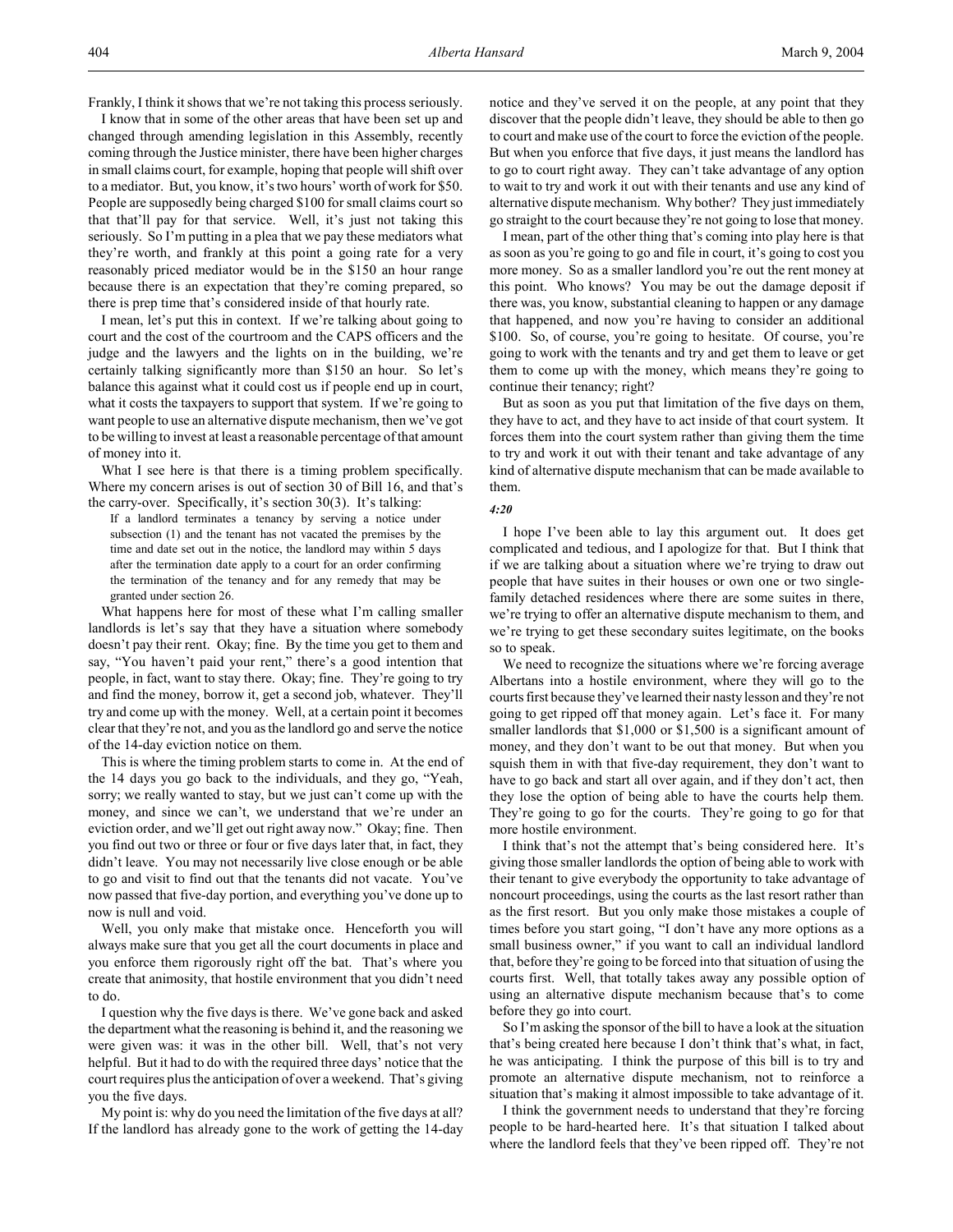going to get into that situation again. They don't see any other possibility, and then they're forced into this: if you don't act within five days, then everything you've done is wasted and you have to start over again. At that point, you're contemplating losing another month's rent. Most people don't want to be hard-hearted. Individuals tend to avoid that kind of conflict wherever they can, and I'm sure they would prefer to.

Of course, tied up with all of this is the whole idea of being able to draw out those people that have illegitimate secondary suites and try and get them on the books and legitimize those secondary suites so that we can bring them under the building code, the fire code, and make more public the housing alternatives that are possible, especially in the larger cities.

So that's the issue that I wanted to raise at this point in this bill. I will look forward to a response from the member, and if he's willing to work with me, maybe we can return another day with some kind of an amendment to the bill, because I would certainly like to see that done. It's possible, and I think that it's following with what's anticipated in the spirit of what's being brought forward by the amending bill. I think there are lots of golden opportunities here, and I don't want to see them missed for timing, so I'm more than willing to work with the sponsoring member on this. Thank you for the opportunity to bring the issue to light.

**The Deputy Chair:** The hon. Member for Edmonton-Gold Bar.

**Mr. MacDonald:** Thank you very much, Mr. Chairman. In regard to Bill 16, the Residential Tenancies Act, this afternoon I would like to express my gratitude to the hon. Member for Grande Prairie-Wapiti for his answers to my earlier questions at second reading of this bill. Certainly, that clarified some of the questions I had in regard to this legislation, and I appreciate that.

At committee here I have a few more questions for the hon. member, Mr. Chairman. In regard to section 2(2)(c) what protection does a tenant of a boarding house have that's different than what's offered in this act, if any? I would be interested to get an answer to that. Certainly, those individuals have not been overlooked, but if the member could clarify that, I would be very grateful.

Now, Mr. Chairman, section 3(2):

If a residential tenancy agreement is in writing, the agreement must contain the following statement in print larger than the other print in the agreement:

The tenancy created by this agreement is governed by the Residential Tenancies Act and if there is a conflict between this agreement and the Act, the Act prevails.

That's in writing in the agreement if there is a written agreement. Surely that will not be overlooked or ignored by tenants or landlords.

But I think we would be better served – and I'm presenting this to the House and for the hon. member to consider. When we're discussing the appointment of a director in section 55, it reads currently: "In accordance with the Public Service Act there may be appointed a Director of Residential Tenancies and any other officers and employees required for the administration of this Act." Well, I would like to suggest, Mr. Chairman, that we strike out "may" and replace it with "shall."

Certainly, we're not creating a bureaucracy here, but I think this must be done if we are as concerned as I think every hon. member of this House is in reducing the number of individuals, whether they be landlords or tenants, that wind up in court. As we said earlier, there are about 6,000 cases annually that go through the court system involving landlord and tenant issues. We heard from the previous hon. member in regard to the alternate dispute mechanism that has been proposed. Well, I think this would strengthen that. If we had

this director and that director were listed, if it was mandatory in the written agreement that the office and the contact information of that director was available, both landlords and tenants would be better served. Questions from both parties could be directed to this individual.

I certainly think that we can afford to provide this service to both landlords and tenants. Whenever we look at some of the other consumer advocates that have been proposed, they're now being financed through other measures for Government Services. I'm not suggesting in any way that there be some sort of fee to pay for this office, a tax. I'm saying that we should have this because there are significant savings to be had if we can reduce the number of cases that may go through the court system. That's just one example. I put this forward for the hon. members in the Assembly at this time to consider, but it certainly would be two amendments, an amendment to section 55 and a careful wording to direct consumers, or tenants and landlords, to this office for questions they may have not only concerning this act but their lease. I think those are improvements to this bill, and we can work together to make it effective.

Thank you.

#### *4:30*

**The Deputy Chair:** The hon. Member for Edmonton-Strathcona, followed by the hon. Member for Edmonton-Calder.

**Dr. Pannu:** Thank you, Mr. Chairman. I'd like to take this opportunity to enter debate on Bill 16, the Residential Tenancies Act, while it's in debate in the Committee of the Whole.

This is a fairly extensive and important bill. Looking at the government news release on it, I certainly agree with the intentions that are outlined in the news release. This replaces the existing act, and the new act, of course, includes lots of amendments to the act that it replaces. It says that the changes – they shouldn't be called amendments – from the previous act to the new act strike a stronger balance between the rights and responsibilities of landlords and tenants and create a framework for voluntary alternative methods for them to resolve disputes, that the bill also provides clearer language. That's the claim that's made.

Now, with respect to using alternative dispute resolution measures on a voluntary basis, I think it's a good thing. I think that the relations between landlords and renters can become difficult and can be problematic. Certainly, the option of the voluntary alternative dispute resolution mechanism is a good way to bring the parties together and have a third party through arbitration or mediation help them to resolve. This will, hopefully, reduce the costs for any conflicts that need resolution and may also expedite the settlement of the dispute.

But the devil is in the detail. Much of the detail with respect to how these alternative dispute resolution mechanisms will work will not become clear until such time as the regulations are available. Those regulations at present are not available. They will be developed by the minister after the bill is passed. It's difficult to pass judgment on the degree to which this option that this bill opens for tenants and landlords to exercise for the resolution of disputes will work, but it's probably an improvement over what we've had available in the past.

I'm curious about the statement that it strikes a stronger balance between the rights and responsibilities of landlords and tenants. I wonder what the word "stronger" stands for here. We certainly need to improve the balance, and I don't know in which direction the balance is tilted. The balance either goes one way or the other or comes towards the centre, where things are appropriately balanced. So I'm not entirely sure how the provisions of this bill will strike a new balance which will be stronger on both sides.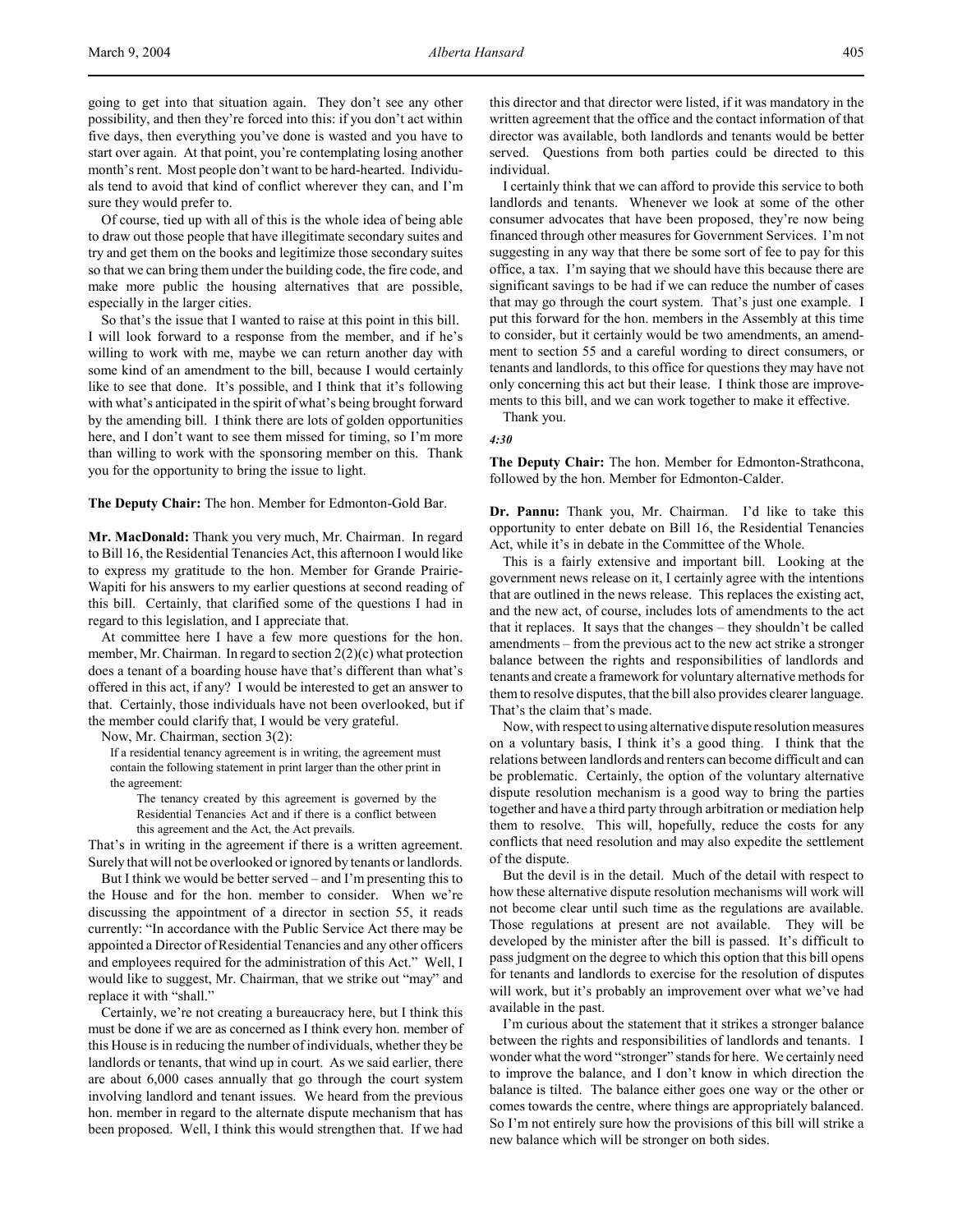I'm just curious as to what the problem was with the previous bill with respect to the balance in the relations between the rights and responsibilities of landlords and tenants as seen by the hon. minister responsible for the bill and its enforcement.

So those are sort of general questions.

The legislation that Bill 16 will replace is an act of this Legislature that has been in place since 1979, certainly a period of 25 years, more or less. It was amended in '92, but the amendment was never proclaimed for some reason, so the present bill will repeal the original act and replace it with Bill 16.

Many things have changed from the original act. First, it provides the framework for alternative dispute resolution, and, as I said, the details are not available at this stage. We'll have to await those details until the time when the regulations are made public.

The second element of it is that the landlord's right to terminate under breach of contract has a parallel for tenants – so that may be the reference to the balance – that both tenants and landlords now can give notice of termination under breach of contract provisions.

The third element in the bill is in terms of when a substantial breach happens. The definition of habitable is replaced with the minimum housing standards as per the Public Health Act. I think that's an improvement. It doesn't leave the whole question of the definition of what's habitable up in the air, and it ties it to the minimum housing standards as per the Public Health Act.

The fourth element, according to the government's own version of what this bill tries to do, is that it gives the landlord the power to evict within 48 hours in case of assault. Here the provisions of the bill, I guess, include not only the incidence of the assault itself but the threats of assault. It can be quite problematic whose word prevails. How does one prove the threat of assault or not and whether or not the threat of assault as legal grounds to seek eviction can work as and when the relations between a tenant and a landlord are themselves plagued by a history of difficulties?

So the bill, I think, has certainly some positive features to it. It will provide some improvements over what's been the case in the past. The difficulty is that some other provisions of the bill such as the terms under which a landlord can end the tenancy, which were problematic for tenants under the old act, are still problematic under this act. I by no means want to underestimate the difficulty that the landlords may have in some cases and, on the other hand, tenants may have with respect to the reasons that either side may want to use for dissolving the contract for purposes of eviction or for walking away from the contract.

#### *4:40*

There is a problem in the case of threat of assault. The difficulty with documentation – how does one ascertain whether or not a threat of assault was, in fact, real and can be determined to be real? – makes this area of tenant/landlord relationships problematic.

The alternative dispute resolution mechanism of this bill I think is a step in the right direction, but I wish the minister had provided some draft regulations for the House to be able to assess this provision. Unfortunately, that isn't there, so it's very difficult to continue to talk about it in the abstract, not being able to really sort of put one's finger on what may or may not work as part of the proposal to introduce these alternative dispute resolution mechanisms.

Some other observations, Mr. Chairman, have to do with some of the sections of the act. Section 28(2)(b) would provide that landlords can be noncompliant with the Public Health Act if they give notice in writing to tenants as to why they cannot do the necessary repairs to the suite. Perhaps now this could carry on indefinitely, and that's a concern.

Section 30. Damage, physical assault, and threats are criminal actions which should have to be documented by police at all times. This has never been the case, and now the threat of assault has been added to this. So this makes it a your word against mine kind of situation, and this bill doesn't change that very much.

So those are a few of the observations that I at the moment want to make, Mr. Chairman. I think the bill has some positive points to it but leaves unaddressed some other matters which have been contentious and difficult in the past. Thank you.

**The Deputy Chair:** The hon. Member for Edmonton-Calder.

**Mr. Rathgeber:** Thank you very much, Mr. Chairman. Thank you for the opportunity to add a few comments on the record in regard to Bill 16, Residential Tenancies Act. Let me premise my remarks by saying that I totally support this legislation and congratulate the hon. Member for Grande Prairie-Wapiti for sponsoring it.

Mr. Chairman, early in my legal career I had the opportunity to practise in the area of landlord and tenant law, and I've represented both landlords and tenants. When it comes to disputes that revolve around these matters, let me say that it is quite a difficult area to practise in. There is an old adage that a man's home is his castle, and if you've ever attempted to disentitle a person of his residential premises, you know how difficult these matters can be.

So I applaud Bill 16 specifically when it comes to the alternative dispute resolution mechanisms. As a former practising lawyer I say unequivocally that the court system is not the right place for residential tenancy disputes to be aired. Mr. Chairman, the court system is time consuming, it's expensive, and it often results in little satisfaction to the parties to the dispute. Parties can spend thousands of dollars in legal fees arguing over a rental property when the subject matter might be a rental payment of as little as \$500 to \$700 per month. When you add on to that a \$200 filing fee to file an originating notice of motion, it becomes very cost prohibitive to attempt to resolve these matters in a court of law.

I think the big highlight of Bill 16 is the alternative dispute resolution mechanisms. Mr. Chairman, I'm aware that extensive consultation took place with both landlords and tenants on how exactly residential tenancy disputes are currently resolved. I think both parties were quite unanimous that the courts can be intimidating and, as I indicated, costly and also very time consuming. Neither landlords nor tenants viewed the courts as an appropriate mechanism for these types of disputes that typically arise between them.

The reason was, as I indicated, the small sums of money that are often being fought over. Pursuing the cost of these in terms of legal fees, where you have lawyers charging in excess of \$200 per hour, will easily exceed the amount of arrears that are owing when a tenant is in default of his obligations pursuant to a tenancy act.

This will leave the disputes unresolved and participants dissatisfied with their present dispute, and as a result alternatives must be offered to the court-based system to solving these disputes. Mr. Chairman, even when a judge rules, it not always clear how that decision was reached. Participants will have a more direct process if the process involves mediation than by the decision of a judge,